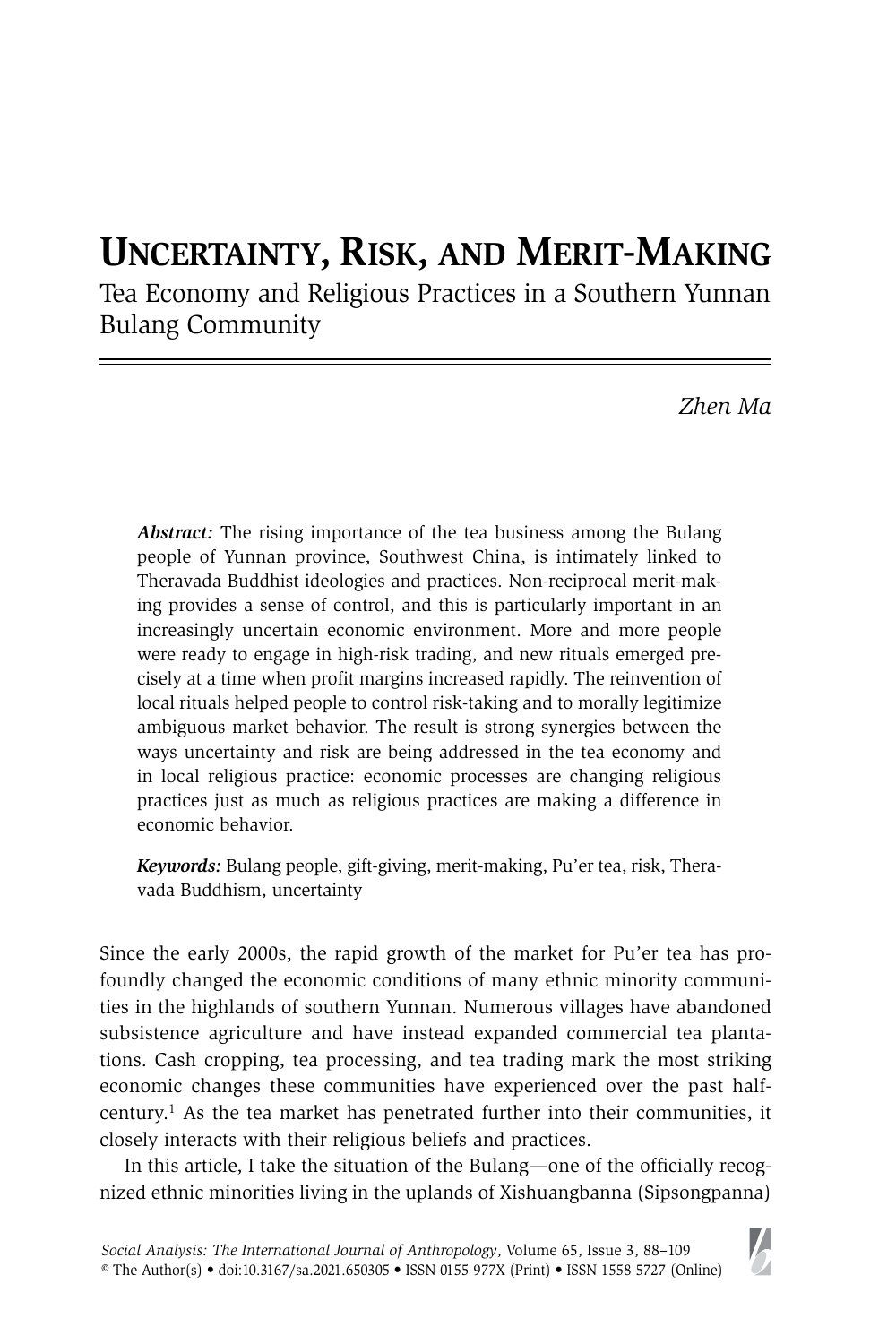Dai Autonomous Prefecture in southern Yunnan—as an example of the interplay between the market economy and religious piety. With the rapid growth of the tea economy, many Bulang communities have become collectively much richer than they were during the preceding period of self-contained swidden agriculture. However, with prosperity, the market also brought risks, confirming Ulrich Beck's (1992: 19) observation that "the social production of *wealth* is systematically accompanied by the social production of *risks*." Both concepts, wealth and risk, therefore have to be examined together. Upon closer examination, risk-taking is not the only factor that makes the tea business tricky for Bulang people. There are also uncertainties embedded in the tea market. While elevated risks are occasionally and voluntarily assumed by Bulang people when struggling for a higher income on the periphery of the Chinese tea market, uncertainties are perennial and inherent to the market. Both generate a sense of anxiety in Bulang communities.

Most notably, the economic transformation has coincided with lavish religious giving. The Bulang have been building more conspicuous temples and sponsoring lavish rituals in order to accumulate more merit. If we account for religious practices in Theravada Buddhist communities that directly interact with the economy (Keyes 1983; O'Connor 1986; Pfanner and Ingersoll 1962; Spiro 1966, 1982; Tan Leshan 2005; Wilson 1985), wealth and risk/uncertainty are part of a triangular, not just dyadic, interaction. The social production of wealth, the risk/uncertainty of the market, and religious practices could be considered in the form of a triangle: the three vertices of this triangle are linked by the concept of meritorious gift-giving that is inherent to the logic of Theravada Buddhist merit-making. In contemporary Bulang communities, giving cash, raw materials, and life necessities to monks and temples and sponsoring rituals are prevalent forms of gift-giving. The accumulation of merit is a delayed 'return' on one's gift-giving, and depends on the donation amount.2 Meritorious giftgiving is one of the most important ways for Bulang people to guarantee their future well-being. Through analyzing the practice of gift-giving, we can see how wealth, risk/uncertainty, and religion are inextricably intertwined and, more importantly, how this has shaped the recent changes in Bulang society.

Against this backdrop, the aim of this article is twofold. First, it teases out the relationship between the uncertainties faced by the Bulang people in the Pu'er tea market and the risks they take in trading tea. Uncertainties and risks are concurrent yet distinct. The differences between them in the Bulang people's tea business are revealed in two ways. First, uncertainties are embedded in both individual and communal tea businesses because of the ambiguities of the quality of the tea and the fluctuations in its price, while risks are intentionally taken on by individuals who chase higher profit. Second, uncertainties are incalculable and often unpredictable, while risks have been carefully calculated and are controlled at a manageable level.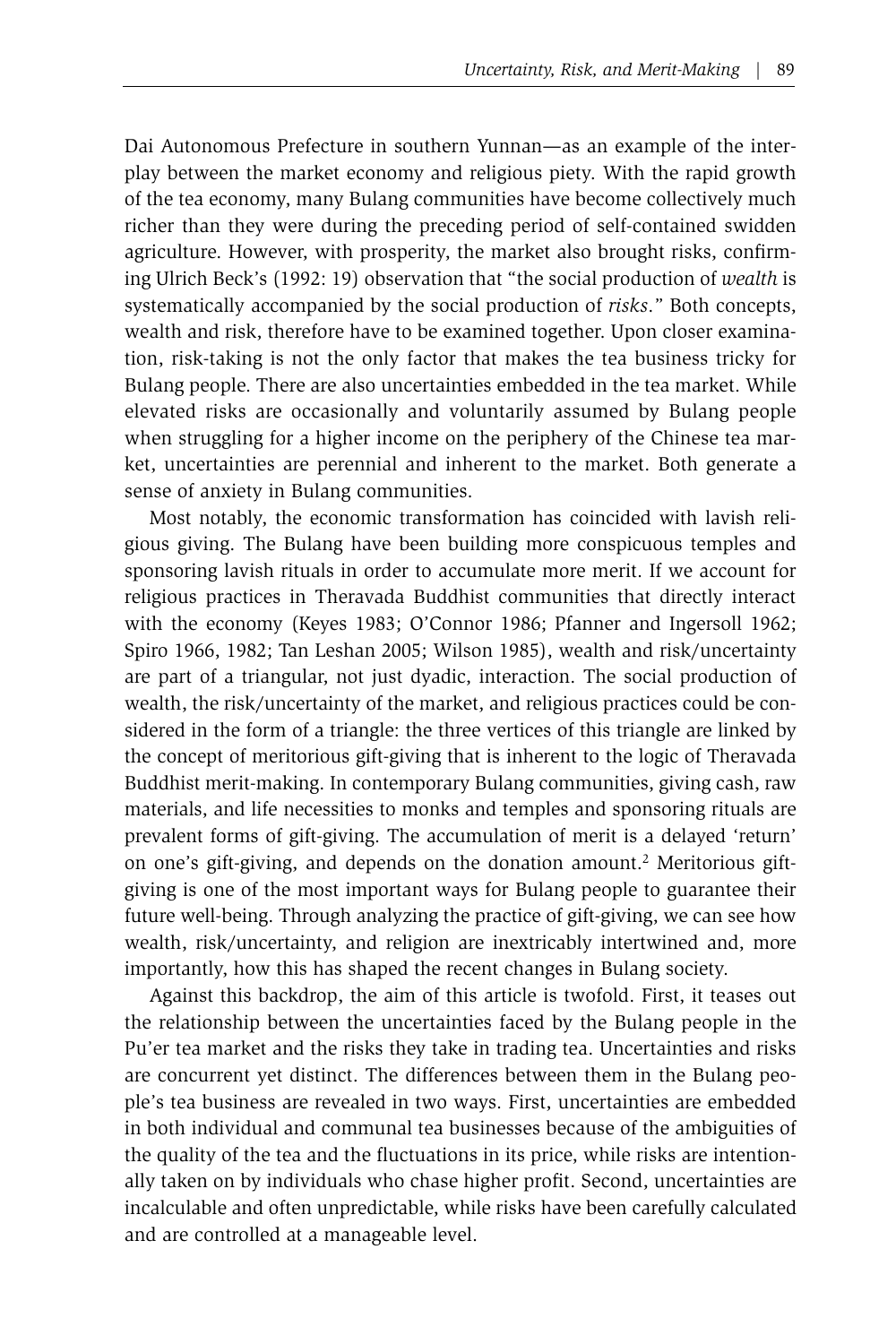Second, the article addresses the question of how the ideology of merit and the actions of merit-making interact with the market economy, especially in the unregulated Pu'er tea trade. For Bulang tea farmers and middlemen, as practicing Theravada Buddhists, the religious concepts of karma and merit provide a powerful ideology for comprehending the tea market. Following Nicolas Sihlé's (2015) analysis of non-reciprocal Buddhist donations, I argue that while donations made by the Bulang people are not reciprocal in a strictly Maussian way, the 'return' of merit as a kind of blessing does help them cope with the anxiety brought on by the uncertainty of the market on which they rely, giving them a sense of control.

In sum, this article illuminates aspects of the relationship between economic behavior and religious practice, illustrating how economic growth and religion influence each other. In the Bulang people's case, economic growth is intertwined with religious practices not only through the concept of merit-making, but also through the power of religion to help manage moral crises. The article first lays out the background of the Bulang people and the Pu'er tea economy. By looking closely at how the Bulang themselves comprehend and experience the tea market, the next section shows how uncertainties and risks have been embedded in both individual and communal tea businesses. Bridging the Buddhist ideology of merit and the broader concept of blessing, the third section demonstrates how Bulang people cope with the anxieties caused by uncertainties and risk-taking in the market through practices of merit-making and blessing-seeking. The last section delineates how Bulang villagers reinvented a ritual that keeps risk-taking behaviors in the tea trade at a manageable level and fosters a sense of moral community. In this way, the market has transformed the Bulang people's religious practices.

#### **The Bulang and the Pu'er Tea Economy**

The Bulang nationality (*Bulang zu*) is an officially recognized ethnic minority (*shaoshuminzu*) in China. Although this group is tiny compared to most other ethnic minorities in China, with only  $119,639$  people,<sup>3</sup> it is dispersed throughout the highlands across southern and southwestern Yunnan. While Bulang people share a history with the officially recognized Wa and De'ang (Ang or Palaung) (Bulang Zu Jian Shi Bian Ji Zu 1984: 2; Li Daoyong et al. 1986: 2), the national ethnic classification system in China has successfully constructed them as an independent ethnic minority with a unique culture.

In China, more than 60 percent of Bulang people live on Bulangshan (Bulang Mountain)—a mountain that has become renowned for its Pu'er tea—in Menghai County, Xishuangbanna Dai Autonomous Prefecture. Historically, Bulang communities in Xishuangbanna belonged to the Dai Kingdom, which reigned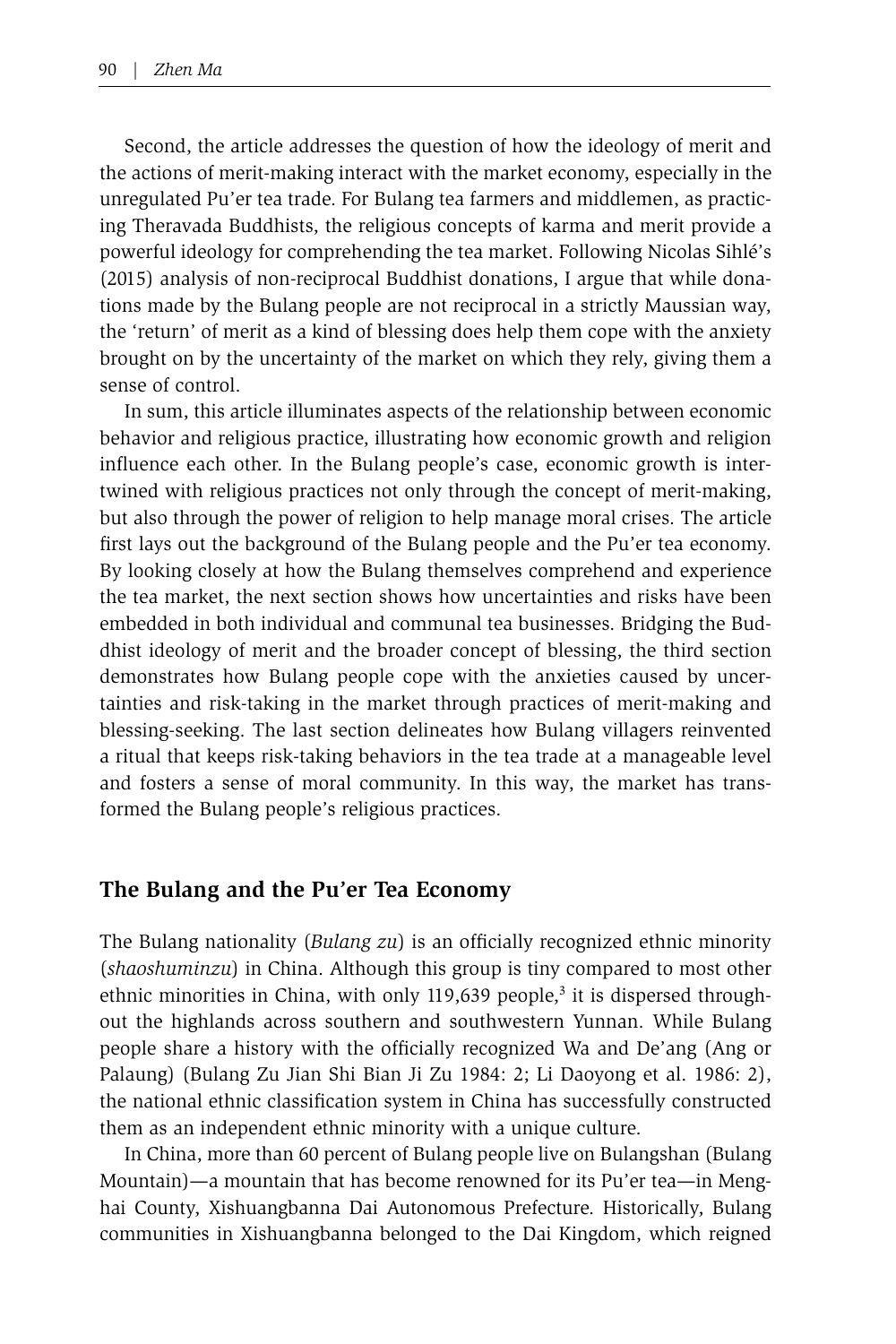over 12 *panna* (administrative subdivisions) from its capital in Jinghong. All the villages on Bulangshan were thus under the control of the *cao phaendin*, the Dai king, known as 'Lord of the Earth'. For a long time, Bulangshan was peripheral to both Theravada Buddhist–dominated mainland Southeast Asia and Handominated China. Geographic remoteness and political marginalization resulted in economic underdevelopment in the region well into the early 2000s.

Many scholars have assumed that Theravada Buddhism is a lowland religion practiced by the 'civilized' Dai, Tai, Shan, Burmese, and Laotians across the valleys of Southeast Asia (Leach 1960: 52; Scott 2009: 21; Sihlé and Ladwig 2017: 119; Tannenbaum and Kammerer 1996: 8). The Bulang, including some of the closely related Wa and De'ang peoples, are exceptional among highland groups in also following the fundamental teachings and ritual standards of this religion (Borchert 2017: 53; Liu 2015; Walker 2003: 201). The Bulang are the second-largest ethnic minority in China to follow this religion, after the Dai.

The Theravada Buddhist tradition spread to Bulang communities mainly from their lowland neighbor Dai. In contemporary Bulang and Dai communities in Xishuangbanna, *dan*, a form of giving, is the foremost and the most frequent Theravada Buddhist practice to gain merit. The word *dan* is directly derived from the Pali word *dana*, a practice shared in one form or another in all Theravada Buddhist societies. For the Bulang and Dai in Xishuangbanna, it encompasses all activities that involve meritorious giving, whether ritualistic or non-ritualistic. Ritualistic *dan* tends to be held at specific times for specific reasons, such as on Sangkan (new year), at the beginning and end of Vassa (rain retreat), and on the new and full moon. Other *dan* activities are not necessarily ritualistic, for example, supporting the livelihood of monks or contributing to the construction or renovation of temples and pagodas. It is considered one of the most meritorious actions in Xishuangbanna (Tan Leshan 2005: 76).

Besides being pious Theravada Buddhists, the most well-known feature of the Bulang people is that they have a long tradition of planting tea. The tea they cultivate is Pu'er, a special variety grown along the upper reaches of the Mekong River. In the late 1990s, Taiwanese tea merchants started to popularize the drinking of Pu'er tea. This fashion then spread to mainland China, Japan, Korea, North America, and Europe (Hung 2015: 14; Yu 2016; Zhang 2014). Simultaneously, Pu'er tea made from the leaves of ancient tea trees was labeled 'premium organic' because it is free of chemical fertilizers and herbicides. This, coupled with its time-honored cultivation methods and the scarcity of places where it can be grown, has made ancient Pu'er tea one of the most valuable teas in China and beyond since the late 2000s.

As ancient Pu'er tea became sought after by consumers, connoisseurs, and merchants, many Bulang villages in Bulangshan experienced rapid marketization. The village of Man,<sup>4</sup> which is nestled on a relatively flat side of the tall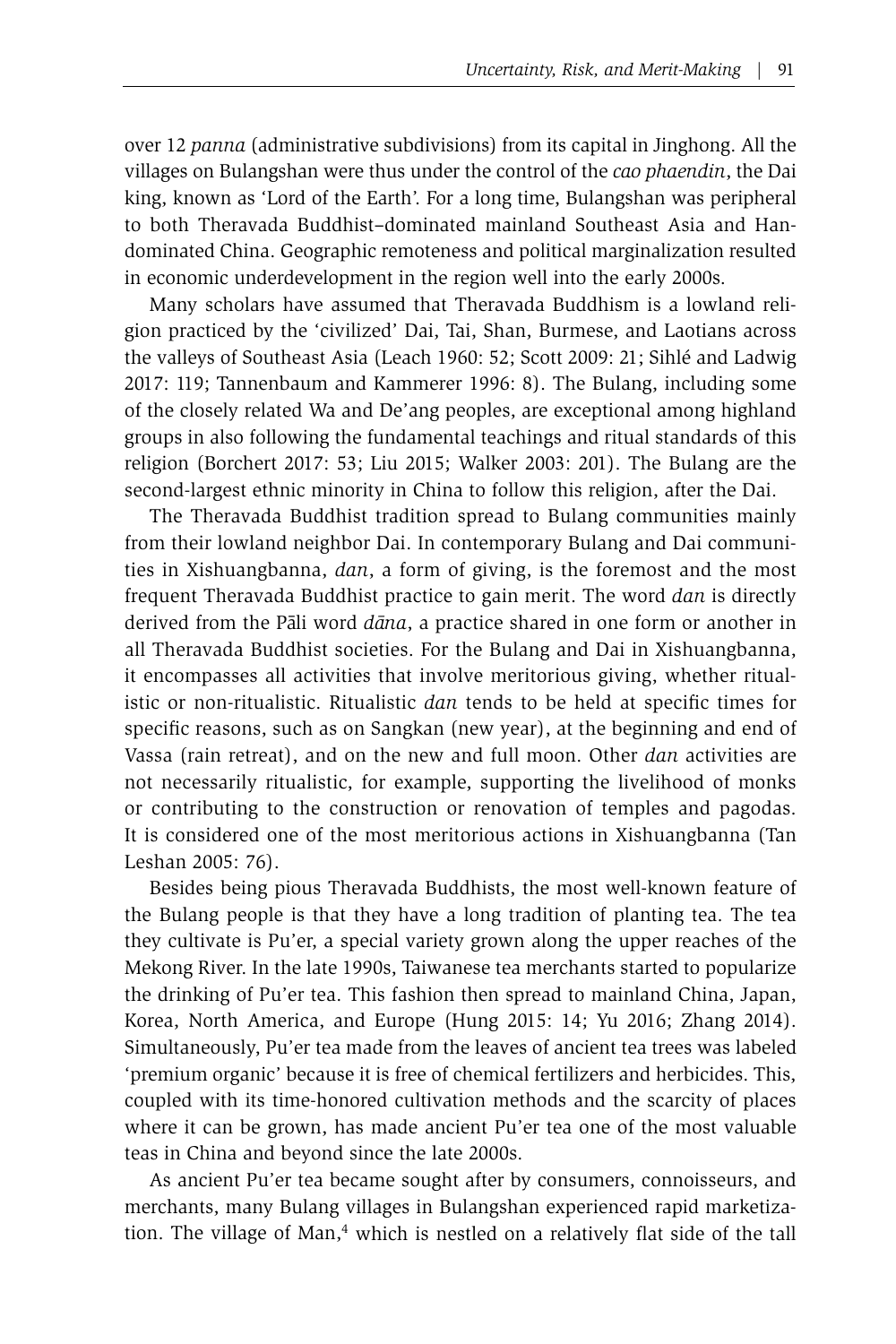Bulangshan, was the main field site of this research. Although tea has been grown here for hundreds of years, it was economically insignificant until the 2000s, when it replaced swidden agriculture as villagers' main livelihood. Eager to stimulate the earnings of the impoverished upland ethnic minorities, both local and provincial governments helped to develop new tea gardens. After tea planting campaigns started in 2000, the landscape as well as the livelihood of Man village changed dramatically. From 2000 to 2003, the Pu'er tea campaign saw more than 1,600 mu (1 mu is approximately 1/6 acre) of Pu'er tea planted in the village's surrounding peaks. Tea has become the village's monocrop since 2012.

However, the governments' aid strategies are in conflict with market demand. This discordance has created dilemmas for Bulang tea businesses. The tea trees provided by the governments are terrace tea, a variety that is different from the ancient tea trees that have grown for centuries in the village. In Man village, terrace tea is called *na ai*, which means 'small tea', while ancient tea is called *na huang*, or 'big tea'. The reason behind this taxonomy is that ancient tea trees became massive because villagers let them grow naturally, while terrace tea is regularly trimmed to be kept as bushes for ease of picking and maximizing yields. The distinction between ancient and terrace not only pertains to the relative height of the tea trees but also represents the cultural and economic values of the two kinds of Pu'er tea. Ancient Pu'er tea is considered by tea merchants and connoisseurs to be superior to terrace tea because of its organic aura and its taste (Hung 2013; Ma 2018; Zhang 2014).

In the urban tea market, especially since the late 2000s, Pu'er tea's value depends on the age of the tree: the older the tree, the higher the market price of its tea. The price of ancient tea produced in Man village reached ¥1,000/kg (1 Chinese yuan approximates 0.15 US dollars) in 2014. The average annual cash income of households has soared from less than ¥1,000 in the early 2000s to around ¥50,000 in the late 2010s. However, since villagers ceased growing other crops in 2012, they now have to buy the food they had previously grown. At the same time, inflation diminishes the buying power of their cash. Moreover, the incompatibility between the modern tea market and the governments' cash crop campaign has created a problem for Bulang people—a high yield of terrace tea with a meager price and a low yield of ancient tea with a skyrocketing price. This unbalanced pricing, coupled with the unregulated and highly ambiguous system of quality evaluation, makes people in Man village, as well as many upland villages which rely on the tea, vulnerable in three ways. First, the methods used to evaluate the Pu'er tea market are primarily based on a sensorial system defined and dominated by Han Chinese with which most Bulang people are not familiar. Second, price fluctuations are out of their control (see fig. 1). Villagers tend to wait for a higher price for their ancient tea; however, they could end up not selling their tea at all, especially in autumn. Third, although forest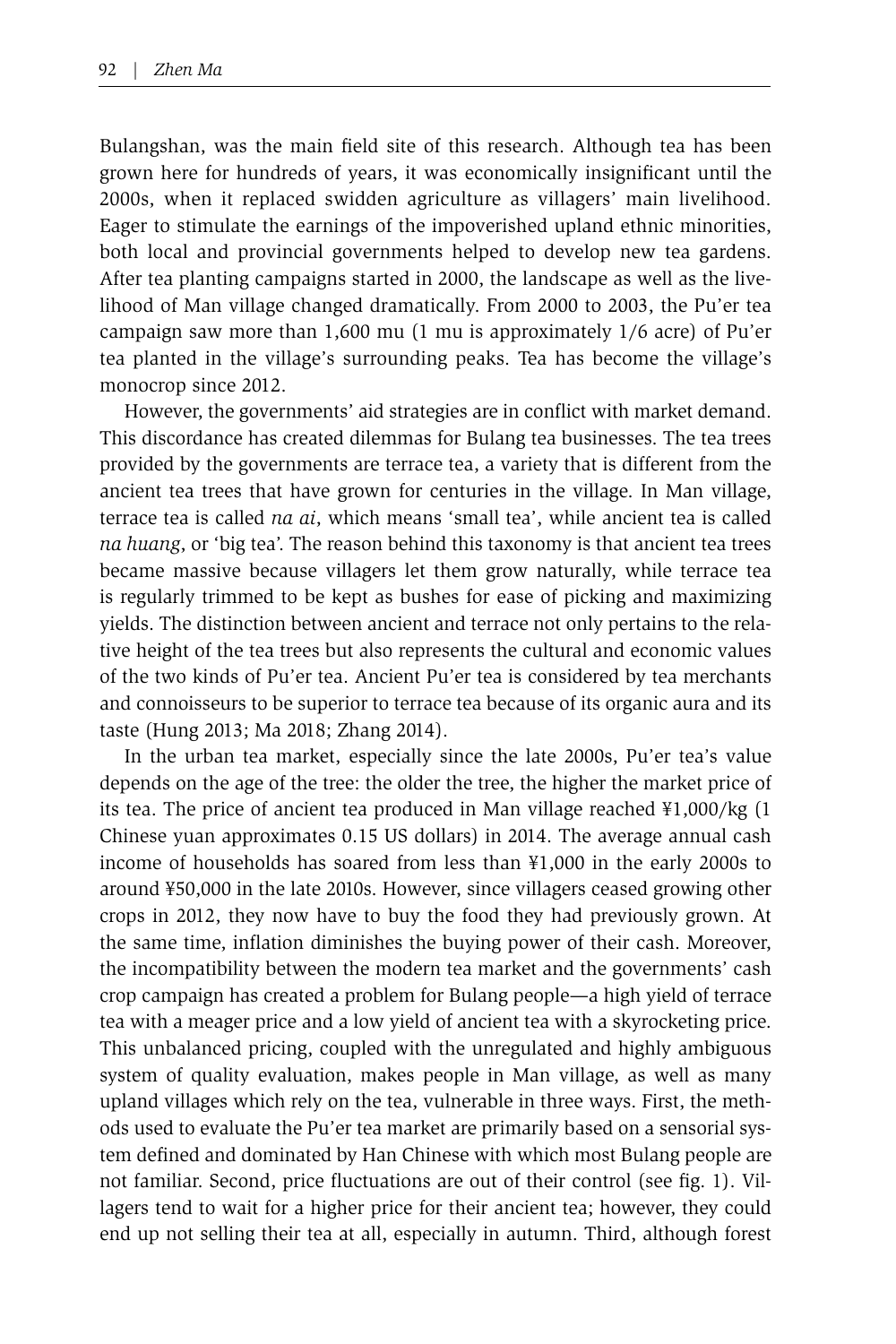

**Figure 1:** Highest price (in ¥/kg) of ancient Pu'er tea and highest price of terrace Pu'er tea in Man village from the late 1990s to 2020. Source: Author's interviews with villagers on tea prices.

tea fetches a much higher price than terrace tea, ancient tea constitutes only about 20 percent of the village of Man's total tea yield and cannot be increased. Villagers thus often take the risk of selling adulterated ancient tea to increase their income. This puts the reputation of their ancient tea and their long-term business opportunities at risk.

# **Encountering Uncertainties and Taking Risks**

Ever since the price of Pu'er tea surged to over ¥500/kg in 2007, many young male villagers have started acting as intermediaries between their home village of Man and the outside market, whose closest representatives are in nearby valley towns. These local middlemen are the most directly engaged in the market and have become the front line in encountering uncertainties and taking risks. Zhang, like many of his peers, joined the tea market in 2008, not long after the Pu'er tea bubble burst in the late spring of  $2007<sup>5</sup>$  He invited one of his friends who runs a wholesale tea shop in Dali City (in western Yunnan) to come to his village and try some samples of their tea. His friend then asked him to collect 1 ton of tea and deliver it to Dali. Zhang's friend had agreed to pay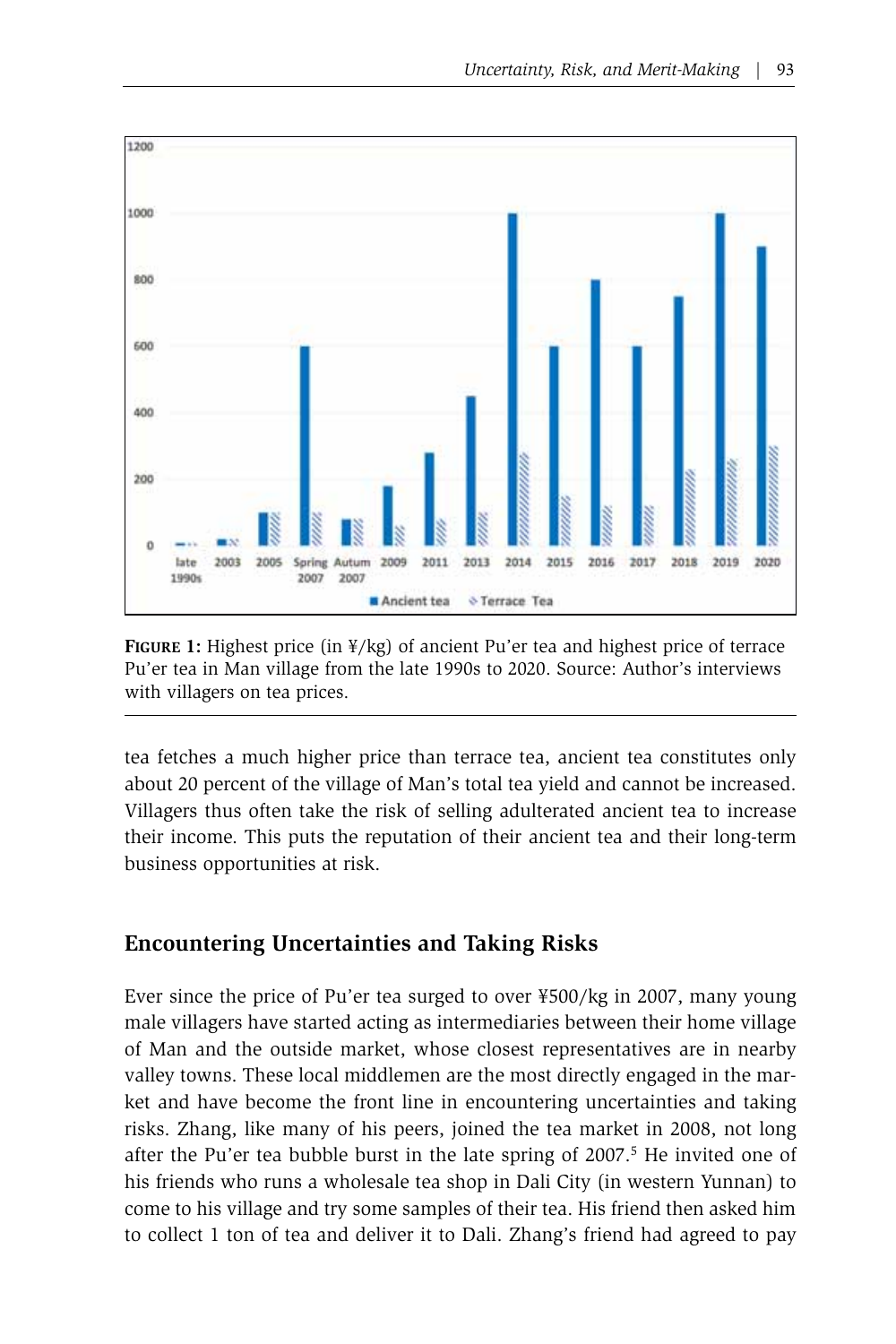¥105/kg at that time, but when he delivered 1 ton of tea to her, she reneged on her promise and gave him an ultimatum to either accept ¥80/kg or she would not buy the tea at all. The reason she gave was that the quality of Zhang's tea was not as good as the sample she had tried. Zhang persuaded his friend to buy 300 kg of his tea for ¥90/kg. Endeavoring to find a buyer willing to pay more than ¥95/kg, which was the average price of the tea he had collected in his village, Zhang finally sold 400 kg of his remaining stock to a Dai middleman for ¥98/kg and transported the remaining 300 kg back to his home. The money Zhang got from selling the tea was ¥29,800 less than the money he needed to pay the families from whom he had collected the tea. Including transportation costs, he lost more than ¥30,000 in that single trade.

Disputes like the one between Zhang and his friend over the quality of Pu'er tea are ubiquitous in the trade. This was not caused by mistrust but brought about by the ambiguity of the sensorial evaluation system in the Pu'er tea trade employed by Han tea traders since the late 2000s. The evaluation of ancient Pu'er tea is based on two interrelated factors, namely, the age of the tea trees and the taste of the tea (Ma 2018: 324). Since the age of the tea trees cannot be verified, tea traders overwhelmingly employ bodily perceptions such as taste and aftertaste as the most crucial elements for appraising the tea's quality. Sensorial perceptions of ancient Pu'er tea vary, however, depending on how a variety of environmental factors in the tea's place of origin impacts the tea. For example, the soil, the altitude, and other conditions change the chemical properties that influence the aroma, sweetness, or bitterness of the tea. Additionally, several elements in the process of making tea affect the taste, which is highly variable; these include factors such as picking method, roasting time, and techniques employed during rubbing and desiccating. Moreover, given that the conclusions of sensorial evaluation are highly dependent on an individual's preferences, the judgments of the tea's quality are somewhat erratic.

Pu'er tea's ambiguous evaluation system is hard to learn and apply even for experienced tea businesspeople. Neophytes, like Zhang in 2008, are in completely uncertain territory when they enter the tea business: "I still believe that the tea I collected for my friend was as good as the sample she tried. But the way she explained it to me made me feel she was not unreasonable. I am still puzzled by how to successfully sell tea, even after so many years of learning to sense the taste of Pu'er tea." Many of Zhang's peers share this ambivalent feeling. Zai, another tea middleman, expressed his feelings of confusion: "Sometimes I was worried that the tea I collected was not good enough, but it turned out that tea merchants liked it very much. Conversely, sometimes I was very proud of my tea, but tea bosses complained that the tea was either too bitter, too strong, or too light, or had an uncooked [*sheng wei*] or smoky taste [*yan wei*]. It is just difficult to know." To Bulang people, successfully selling tea is a result of unknown contingencies.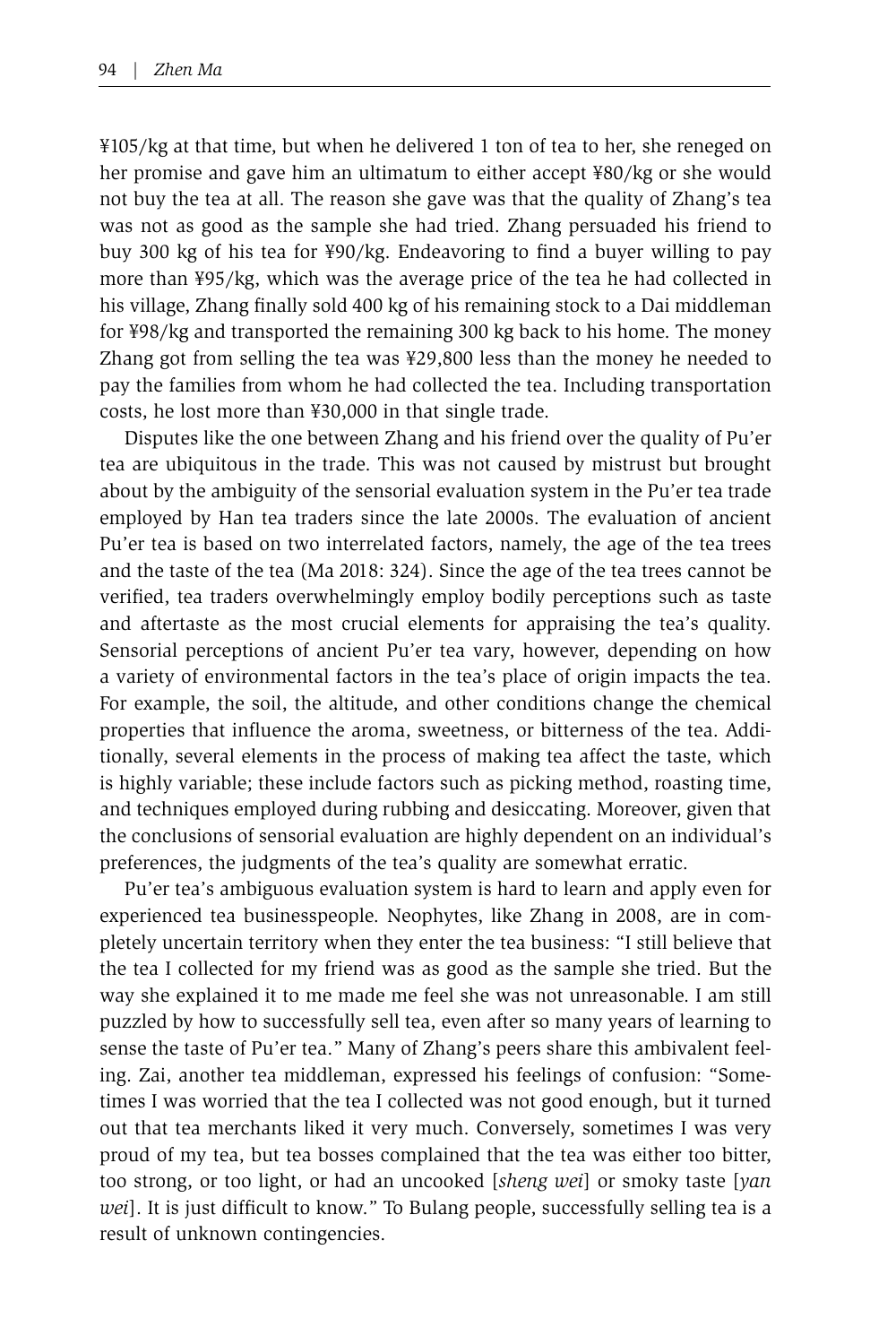Many households and middlemen also experienced turbulence in their tea business because of the uncertain fluctuating price. Kan, a Bulang man in his early fifties, articulated his experience: "Last spring [the spring of 2014], we made around 50 kg of ancient tea. My family wanted to sell when the price surged to ¥1000/kg, but I wanted to wait because I overheard from my friends who are doing tea business in Menghai town that the price of the ancient tea in our village would increase even more. However, it dropped to ¥800/kg in a few days, then to ¥500/kg at the end of the spring, and finally to ¥100/kg during the rainy season. We ended up selling it together with the tea we harvested in the autumn at ¥400/kg." In the Pu'er tea market, the ever-changing taste of the tea and the ever-changing price of the tea put all participants in positions of uncertainty.6

For the Bulang, engaging in the tea business means not only encountering uncertainty—a situation of unknowing created by lack of information and market disorder—but also taking risks generated by the competitive Pu'er tea market. As one of the most sought-after teas in China, ancient Pu'er tea has surpassed the status of an ordinary beverage. Obsessed with the authenticity of the tea, many consumers trace its taste, aroma, and other sensorial attributes back to its place of origin (Ma 2018). Ancient tea provides less than a quarter of Man's tea yield, yet it elevates the reputation of all the tea from the village. Villagers are faced with a dilemma: they can mix ancient tea with terrace tea for a higher income while risking the reputation of their village tea, or they can earn a much lower income but preserve the reputation of their village tea.

In 2014, when the price of ancient tea in Man village surged to ¥1,000/ kg while terrace tea reached only ¥280/kg, many households and middlemen there started to blend ancient tea with terrace tea to raise their profit margins. While adulterating tea may jeopardize both the reputation of their village tea and the credibility of their business, villagers prioritized a higher income by taking risks, especially since the risk is conditional to discovery by tea merchants. "If we don't mix terrace tea into ancient tea and sell it as ancient tea, it is not enough for living expenses. We don't plant anything else now. Tea is everything," Bing, a Bulang woman in her early thirties, explained. "We do it very carefully. Nobody would notice if you mix 5kg of terrace tea into 20kg of ancient tea." Bing's husband Guang added: "If you mix 5kg of terrace tea into 5kg of ancient tea, then you should never think about selling it as ancient tea."

The experiences of Zhang, Kan's family, and Bing's family illustrate the difference between 'uncertainty and risk' (Brown 2015) in a capitalist economy. Uncertainty is unknown and immeasurable while risk is measurable (Knight [1921] 2006: 19–20). As Bulang villagers are at the production end of the tea trade, with little access to information on the consumer end of the tea market, uncertainty is embedded in their business. Risk, conversely, is predictable and calculated. "You have to be careful and not greedy when mixing terrace tea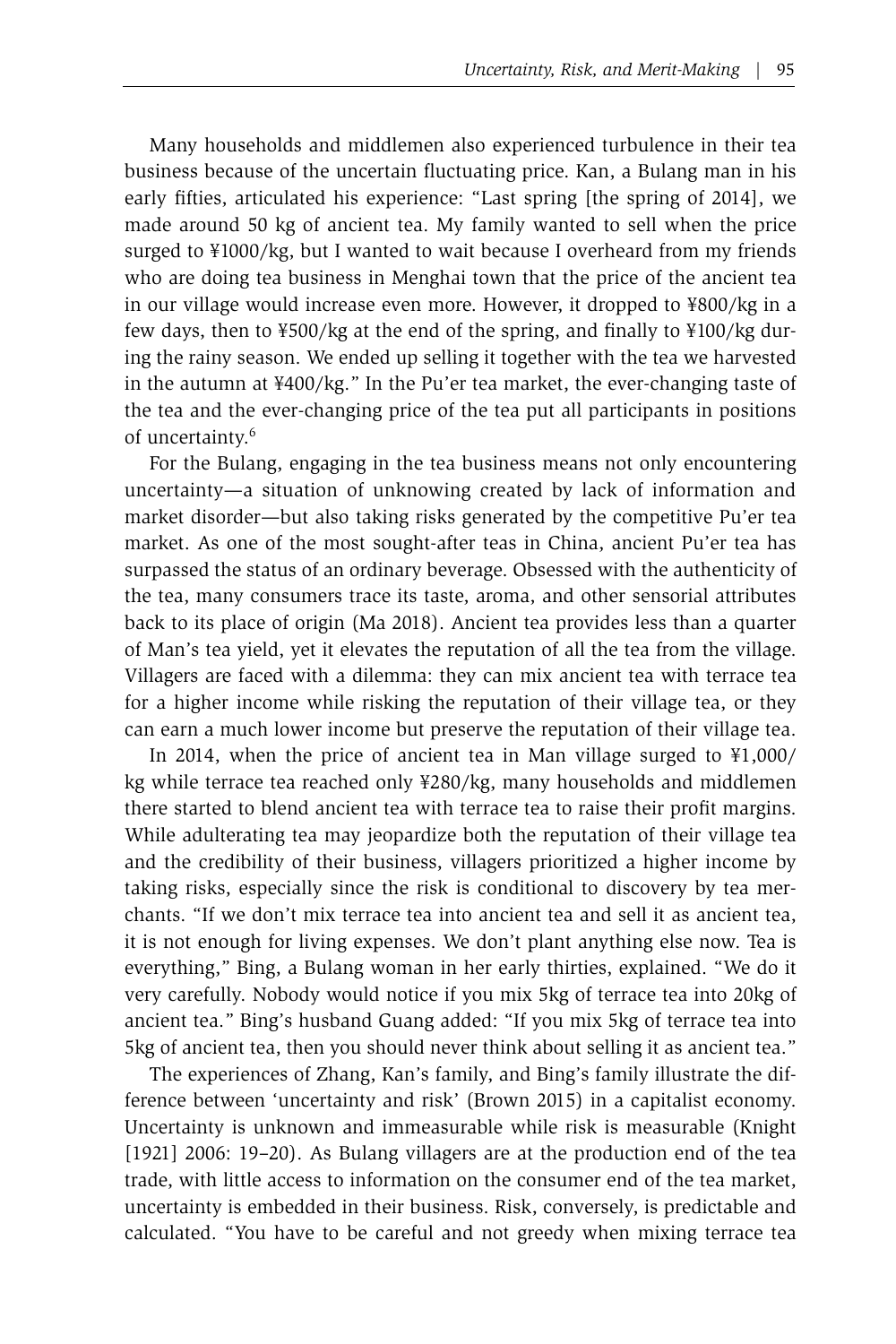into ancient tea," Yu, a Bulang middleman, explained. "Not all terrace tea is appropriate for blending. You have to use the best terrace tea, which looks very similar to ancient tea." Many villagers, especially young and middle-aged men such as Yu, take intentional risks to pursue a higher income when mediating between the village and the outside market. However, short-term income is not the only factor Bulang people consider in their tea business. For example, they will not adulterate ancient tea when selling it to a long-term business partner. Therefore, risk is weighed against the specific pros and cons of its context.

The case of the tea business among the Bulang people provides nuanced glimpses into characteristics of uncertainty and risk in market economies. First, uncertainty and risk occur simultaneously in Bulang people's experience. This runs counter to the arguments that uncertainty is crucial to capitalism's growth only at the very beginning, and that after the "capitalism machine" has routinized its automatic growth and evolution, the calculation of risk dissolves uncertainty (Appadurai 2013: 238). Second, uncertainty often brings major loss to businesses, as in the cases of Zhang and Kan. Uncertainty thus remains a constant danger and is never seen by the Bulang as the basis of profit, as it is in neo-classical economics where profit is a reward for facing uncertainty (cf. Knight ([1921] 2006: 362–363; see also Brouwer 2002: 93). Third, forms of uncertainty and forms of risk are manifested differently in Bulang people's tea economy. The uncertainties Bulang people encounter in the marketization of Pu'er tea could be considered as 'embodied uncertainty', defined by Sword-Daniels et al. (2018: 296–298) as both a conscious and an unconscious lack of certainty. From individual tea middlemen through families to communities, embodied uncertainty is directly felt; it is constantly contextualized and enacted through various lived experiences of Bulang people. Uncertainty was shared in Bulang society before and after mass marketization became a part of their communities, yet risks and risk-taking actions were less common before marketization. Both individuals and communities intentionally take on risks for higher profit in this rapidly changing market economy—similar to what Beck (1992) and Giddens (1990) have described for modernity in general.

Just because Man villagers have been adulterating tea does not mean they think this is a foolproof strategy. They are aware of the danger of adulterating ancient tea. However, families who possess only a small portion of an ancient tea garden have no better option but to carefully calculate in order to find a balance between higher profit and endangering their tea business. Some villagers expressed their discontent with this practice, concerned that it might damage the reputation of all the tea in their village. Risk-taking in tea business has created a palpable shared anxiety.

This anxiety arises from the connection between the tea business and clan affiliation. Traditionally, the Bulang have strong bonds with their clan (*ga gun*) (Yunnan Sheng Bian Ji Zu 1986: 21). Although Bulang communities have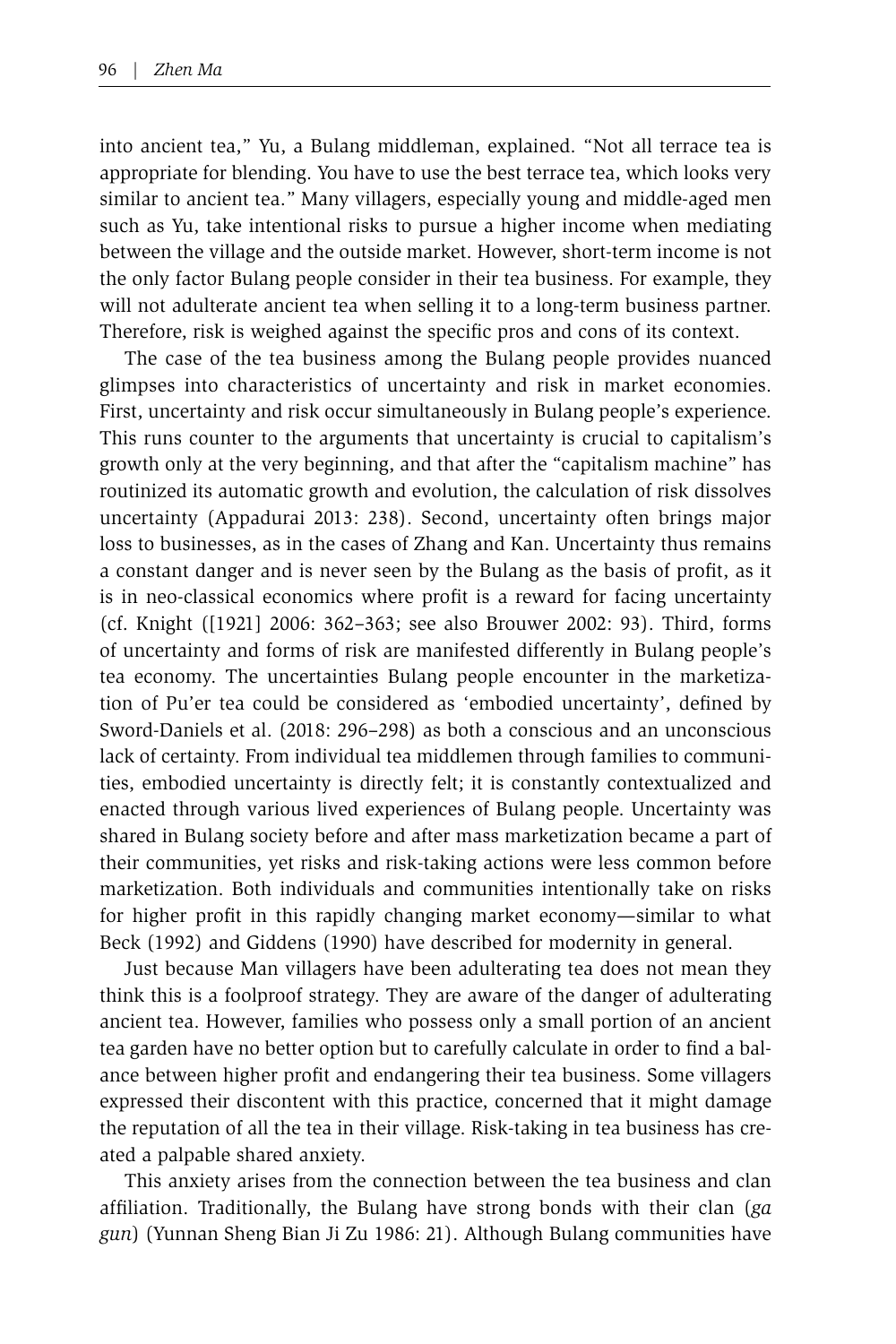changed in many ways since they were classified as a national ethnic group in 1964, the lineage-based affiliation is still very strong. Man village has eight clans, and although they are independent of one another, inter-clan marital relations link them together. In the tea business, sales depend largely on kin. All tea middlemen in the village collect treated loose tea leaves not exclusively but overwhelmingly from their relatives. Therefore, when one middleman takes risks, all the families connected to his family take on liability as well. When one family adulterates ancient tea with terrace tea, many middlemen's businesses may be put at risk. Religious beliefs and practices help villagers cope with the anxiety brought about by these uncertainties and risks.

#### **Meritorious Gift-Giving and the Uncertainty of the Market**

The expansion of the precarious Pu'er tea market has created constant anxiety for young and middle-aged Bulang men. Although the Buddhist ideology and acts of merit-making cannot reduce the market's external uncertainties and risks, they do provide powerful shock absorbers for the Bulang, who practice Theravada Buddhism and worship spirit cults. The Bulang ideology of merit is complicated by the broader concept of blessing, which is especially influential among lay Bulang since they, like the neighboring Shan/Dai (Tannenbaum 1996: 191), do not systematically separate the Buddhist notion of merit from the broader idea of blessing. Both are referred to in the Bulang language as *wen*/ *bon*, a syncretic concept.7 Although blessing often relates to powerful beings while merit is seen as the return for offerings to monastics (ibid.: 187–191), both involve making offerings to the Buddha as the most powerful being (ibid.: 187). Sponsoring a Buddhist ritual is a way of gaining the Buddha's blessing for those Bulang middlemen whose financial situations are out of their control.

With limited information and knowledge to contextualize the 'logic' of the tea trade, Zhang, the man we encountered in the previous section, turned to his beliefs to explain his failure: "It was because of bad karma—there is no other explanation for it." Buddhist ideology has become a way for people like Zhang to comprehend their experiences when confronted with uncertainty. Phyo Pyi Kyaw (2017: 307) shows that in Burmese Theravada Buddhist communities, people explicitly represent the high and low points of their lives as the result of karma, and that karma can always provide an explanation for either failure or success. In the modern tea business, persistent and inherent uncertainties leave a vacuum of 'knowing' within which such religious interpretations continue to be relevant. As a pious Theravada Buddhist, Zhang thus ascribes the failure of his business endeavor to bad karma.

With his limited savings, Zhang sponsored a *dan* ritual in 2008 together with three other families as part of the Khao Vassa ceremony in his village, which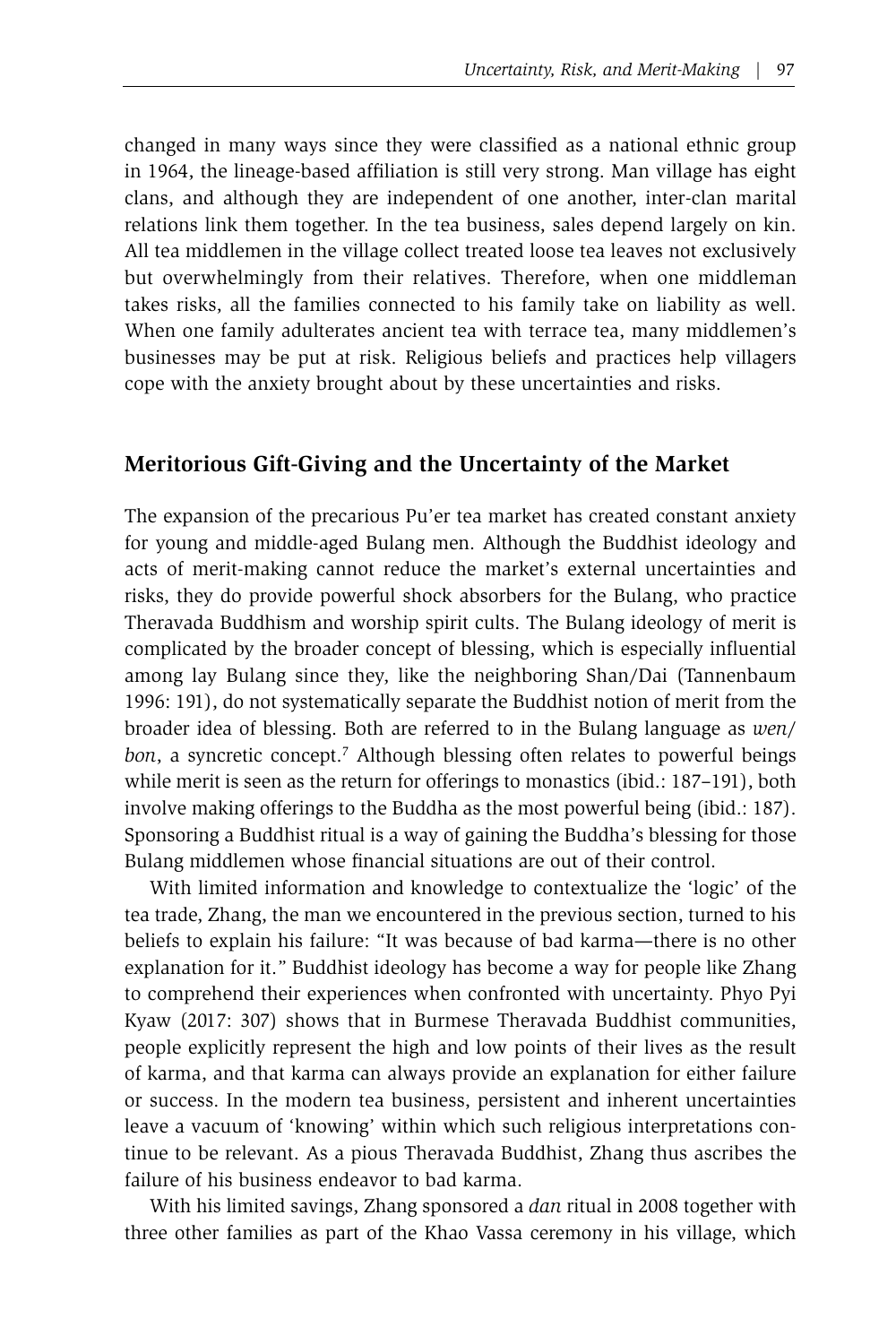marks the beginning of the monsoon rains. He invited the abbot of his village's temple, and monks from nearby villages chanted Buddhist sutras in his house for 24 hours. As Zhang explained: "I had been ordained as a monk for 15 years. This [unsuccessful sale] was the biggest failure I have experienced since I disrobed. It felt like I should do something." His compulsion to 'do something' about his bad karma and his choice of sponsoring a *dan* ritual are deeply rooted both in his Theravada karmic theory and the ideology of blessing-seeking. Zhang later conveyed: "I still owe lots of money to my relatives and friends. It feels like eating a piece of burning coal! I have dreamt many times that a big tree is falling over me." Zhang's merit-making activity is similar to the ways in which people across Southeast Asia seek blessing, which tends to be preventive. In Nicola Tannenbaum's (1996: 186) formulation, it "does not aim to cause good things to happen, but to prevent bad things from happening." Even if it just provides added protection, merit-making thus offers a limited possibility of agency in the face of uncertainty.

Zhang is not the only tea trader to sponsor *dan* rituals to allay his anxiety caused by mercantile pursuit. En, a Bulang man who had been engaged in the tea business for four years, donated ¥20,000 to the restoration of his village's temple in 2016. He explained: "To be able to successfully make some money in the tea business, you need only 30 percent knowledge. For the rest, you can only rely on your luck. For us Bulang, the only one who can bring us good fortune is Buddha." En thus co-opted the gaining of merit through religious expenditures to aid in his participation in the market.

Bulang middlemen's response to the uncertainties of their business parallels how Indonesian migrants handle their migration-related uncertainty through 'acts of faith'. The concepts of the will of God and fate are of great importance to them in overcoming the fear associated with their hazardous journeys (Bastide 2015). The connection between an uncertain economy and religious practices exists in a broader context, as, for example, among Buryat people, who also employ a spiritual approach by sponsoring shamanist rituals to avoid possible misfortunes as a result of an uncertain economy (Buyandelgeriyn 2007: 134). By sponsoring the *dan* rituals, Bulang middlemen turn the anxieties brought about by tea trade into a constructive engagement with religious activities.

This resonates the 'cash-merit' relationship, defined and employed by Gareth Fisher (2008: 150). Teasing out the relationship between cash-giving and meritgaining, he articulates that more money does not necessarily reward the donor with greater merit, but it gives the donor greater protection in many aspects of his/her life (ibid.: 151). The interplay between market activities and religious beliefs in Bulang communities is more complicated because the cash-merit relationship manifests as a 'cash-merit-cash' circle. Bulang people believe that their accumulated merit through donation will protect their tea business and potentially reward them with more cash, which will secure more donations.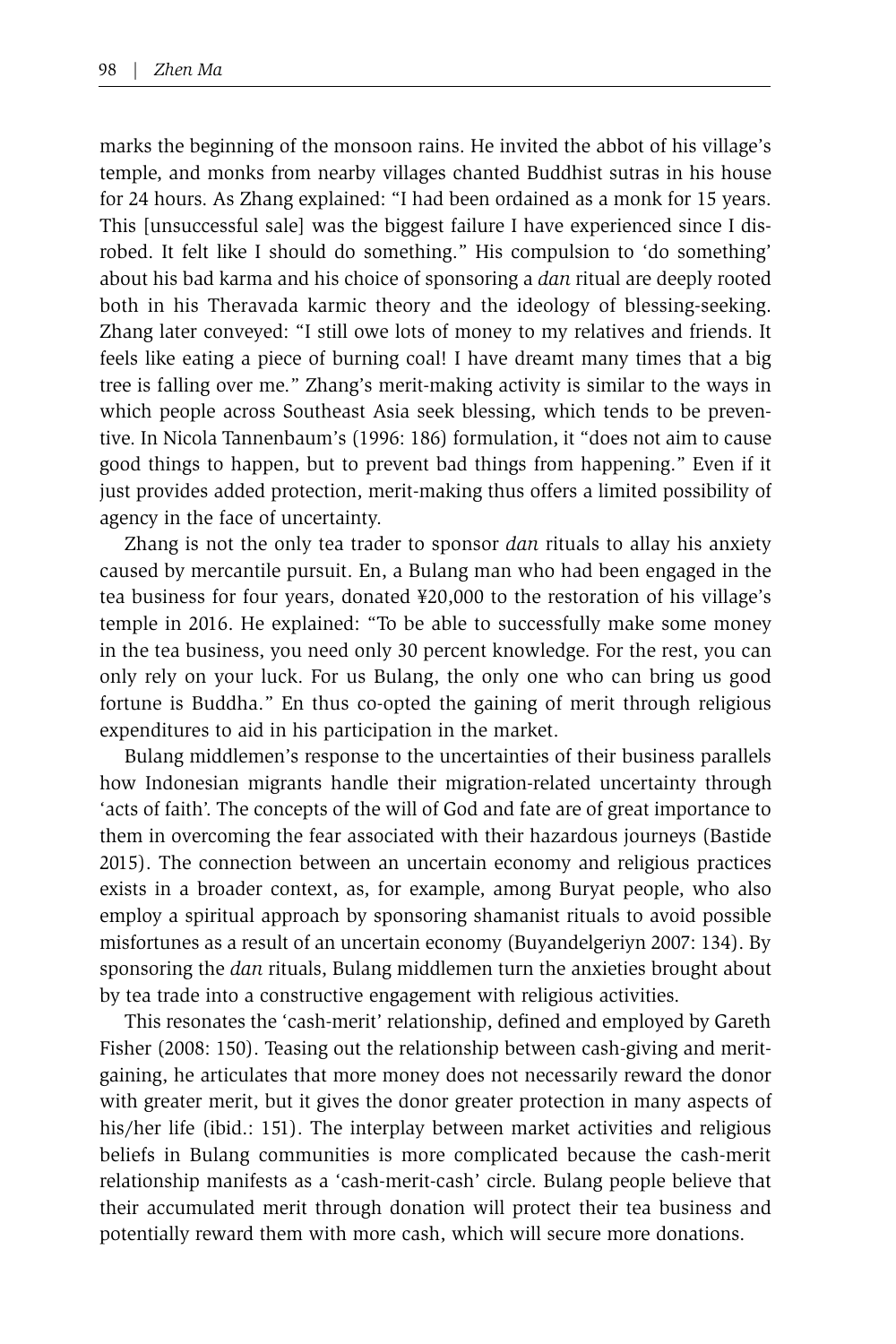In recent years, the village of Man has spent lavishly on its temples. In 2012, the village built a new grand prayer hall. This was followed by two more big projects: renovating the pavilion at the temple's main entrance in 2013 and 2014, and rebuilding the temple's old worship hall in 2015. The following year, the village started renovating the monks' dormitories and kitchen, and, in November 2016, before that project was completed, the pagoda was revamped. In 2018, the village spent ¥90,000 to import a giant Buddha statue and two sculptures from Thailand.

According to the abbot of the village temple, although the precise total cost of this recent construction and rebuilding is unclear, it is estimated that more than ¥3,000,000 has been spent on these projects. Three procedures made these works possible: apportionment, land lease, and voluntary donations. Each time the construction had insufficient funds, the temple committee made a rough budget and then apportioned it among all the households. The standard model is that the committee decides how much each household should contribute and what individual members of each household should donate. In addition to their apportioned expenditures, some individuals, families, and groups of households voluntarily donated as much as they could. Over seven years of intensive construction, the average household's donation reached ¥40,000.8

For the villagers of Man, this generous religious giving has two ends: accumulating merit and gaining blessing. Building a temple or a pagoda is the most meritorious Buddhist action in upper Myanmar and Thailand (Nash 1965: 116; Spiro 1982: 109; Tambiah 1968: 69; 1970: 147), and in central Thailand it is second only to ordinating as a monk (Kaufman 1977: 183–184). In Man village, likewise, supporting the construction of Buddhist temples and pagodas has become more and more important for lay people, as one villager articulated: "The merit you gain from building temples is demonstrated by the temple itself. It is good for Buddhism because people have a nice place to do all kinds of good deeds."

In today's Bulang communities, people have yet another reason for generosity in religious giving. On the one hand, most Bulang believe that hard work and thrift will raise them up; on the other hand, they also adhere to the idea that the wealth they accumulate is the fruit of accumulated merit. As Bu, a Bulang man who was the head of the temple committee in 2015, explained: "Our village is facing both challenges and opportunities. Many people have made lots of money from tea business, but we worry a lot [*hen bu fang xin*]. I remember two decades ago, the price of tea in our village was extremely low. It was considered old coarse tea [*lao cu ch*a], which was lower than the lowest grade of tea. They called it grade-less tea [*ji wai cha*].9 Who knows how the tea market will change in the next 5 or 10 years?" Many villagers, seeking explanations for the even more puzzling aspects of their Pu'er tea business, discussed their village's success in these terms: "There is something that would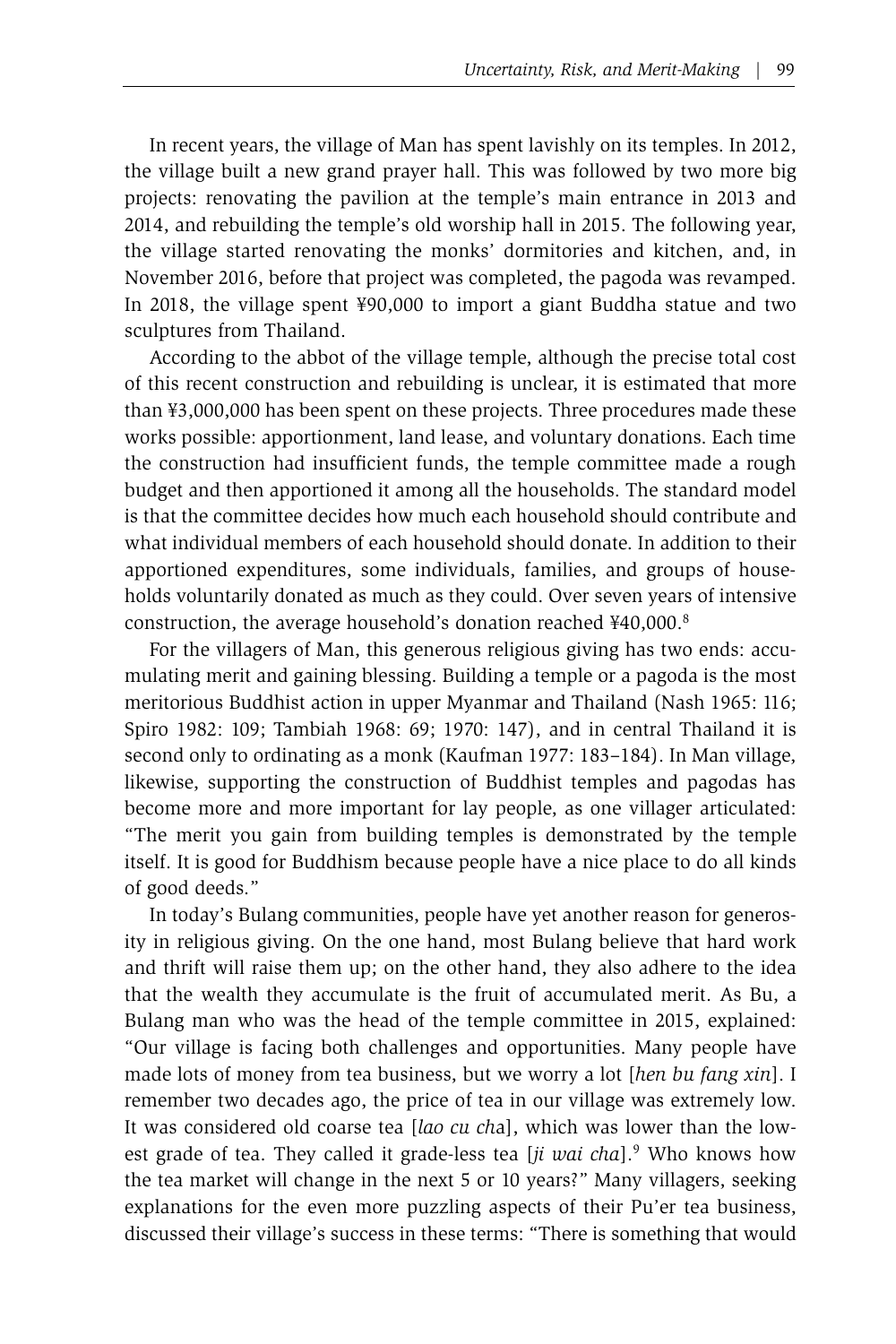be unexplainable if you don't take the Buddha's mercy into account. It is only around 4 kilometers from our village to the neighboring village. Some of our tea gardens are adjacent to the other village's tea gardens on the same mountain slope. The price of the tea processed in our village could fetch as high as ¥1,000/kg, while the price of the tea processed in the other village could never reach over ¥300/kg." Although the neighboring village is a Bulang village as well, residents of Man village interpret the higher price of their tea and their monetary success as rewards for their pious Buddhist actions. And the only way to get more merit is by doing more good deeds.

While the future of the tea business is beyond their control, villagers of Man continue constructing their village temple: "We built this magnificent temple together for the entire village. The temple will always be there and protect our village." A temple's physical presence stands as a potent manifestation of Man villagers' collective faith and anxiety. Merit-making through donations endows them with a sense of agency and transports them from an uncontrollable market to a field of merit, where a sense of control of the future is generated through practice.

Critical to understanding the logic of the Bulang people's generous donations is the essence of this action, that is, Buddhist gift-giving. In the Thai-Lao and Burmese Theravada Buddhist context, in line with the Buddhist tradition in the Bulang society of Xishuangbanna, Buddhist gift-giving exists on a spectrum from non-reciprocal to directly reciprocal (Sihlé 2015: 365). While Buddhist donations sometimes involve reciprocity between laypeople and monastics, such as in the exchange of religious services for remuneration (ibid.: 367), the cases in this article featured explicitly non-reciprocal Buddhist donations. Building their village temple serves as a field of merit where Bulang people can give without expectation of material returns from the receivers of their gifts, namely, monks and temples. Donations given by laypersons in Theravada Buddhist merit-making do produce a return in a suspended flow of time (Laidlaw 2000: 625). This return, believed to be in the form of merit, is not provided by the monastic recipients of the laities' gifts, but instead by the action of giftgiving itself (Sihlé 2015: 363).

In today's Bulang community, merit gained through donations is useful not only in the afterlife, as it is in many Theravada Buddhist traditions (e.g., Parry 1986: 468); it is also a force of blessing in this life. While the return of merit is perhaps still an "exchange out of time" (Laidlaw 2000: 625), in the present religious economy of the Bulang, the reward for good deeds is not necessarily suspended into the beyond; instead, people expect a return in the here and now. Encountered within the uncertain market, which is the source of cash for all Bulang donations, merit changes from a soteriological to a blessing role because protection is expected at once. This is similar to the cash-merit nexus described by Fisher (2008): donating more money does not necessarily bring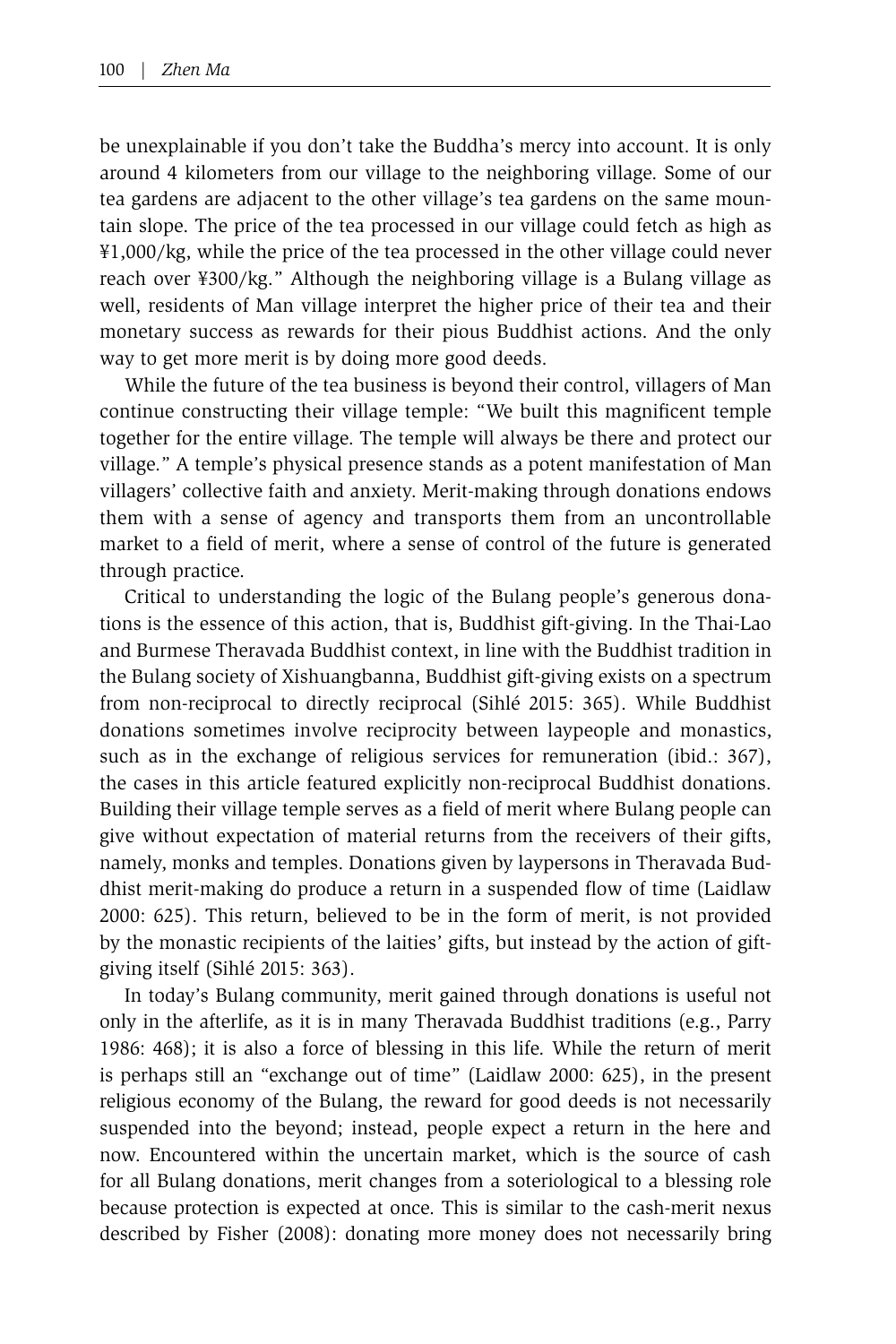more soteriological merit, but at the very least it means more protection/blessing in the here and now. The uncertainty of the market may not change, but the syncretism of merit and blessing provides Bulang people with a sense of certainty.

#### **Changing Religious Practices and the Tea Economy**

The sense of certainty is not only crucial with regard to Bulang people's market activities. It is also important in maintaining the 'cash-merit-cash' relationship—a complicated correlation between merit-making and economic behavior that is deeply rooted in the connection between merit and wealth. Wealth is not only a means of making more merit, but is also the return on the merit one has already acquired (Keyes 1973: 99; Pfanner and Ingersoll 1962: 356). Wealth gained legitimately is a demonstration of higher moral standing in Bulang communities. After the price of ancient Pu'er tea skyrocketed toward the end of the 2000s, and families with many ancient tea trees became more and more affluent, new perceptions and expectations of personal wealth and income have developed. This has changed the concept of merit-making in two ways. First, in addition to gaining more merit, donating cash to temples and sponsoring lavish rituals are the most important and efficient ways to show one's prestige. Second, merit-making by those who have become much wealthier through the tea business is aimed at showing gratitude to Buddha.

In May 2014, Kanm, the first person in Man village to engage in commercial activities with tea merchants, sponsored a lavish *dan* Mahaban ritual. He invited 10 abbots from other villages to chant along with the local abbot and novices during the ceremony. Kanm informed me with pride that he was the only person in Man villagers' living memory who could sponsor such a big ritual on his own. It lasted seven days and cost him around ¥40,000. Mahaban is the biggest *dan* ritual for a family or layperson in Xishuangbanna. Its sponsor and family members are thought to be blessed in this life and to gain a good rebirth in the next life.

However, even on the occasion of such a ritual of merit-making, Kanm expressed his mixed feelings about his tea business: "Without being blessed by the Buddha, I could not be the lucky one who could undertake the tea business smoothly over many years." Kanm perceived Buddhist blessing as indispensable to his success, and the action of sponsoring the *dan* ritual was intended to express his gratitude to the Buddha's benevolence: "I want to thank Pazhao [Buddha in Bulang and Dai language]. If I don't host this ritual now that I can afford it, I will not feel at peace in my heart. Who knows what will happen to me, to my business, and to my family?" Like many Bulang intermediaries who gained money through the tea business, Kanm considered his well-being and future success in the tea business possible only as a reward for being a pious Buddhist.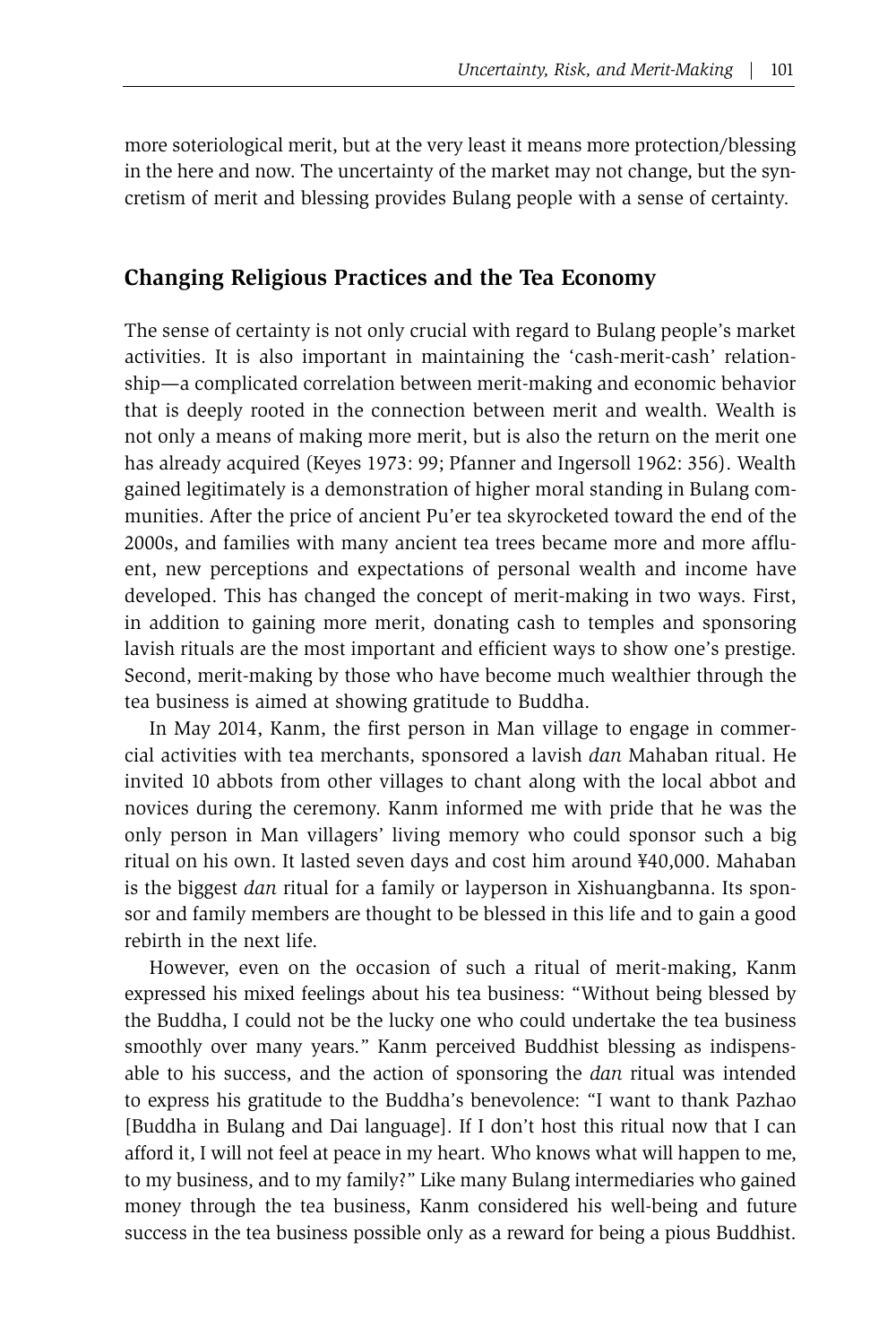Merit-making through donations in Bulang villages is entangled with economic activities in a more dynamic and complex way. Villagers spend the money they make through the tea business on temple constructions and rituals to be able to continue making more money through the tea business; however, in doing tea business, they face uncertainties and sometimes need to take risks. I therefore suggest, concurring with David Pfanner and Jasper Ingersoll (1962), that the concept of merit not only provides a moral basis for entrepreneurship in markets, but also promotes risk-taking economic behavior. This runs counter to Spiro's (1982: 461) understanding of merit-making patterns as "a serious obstacle to a better standard of living" in people's present lives, and Tan Leshan's (2005: 119–123) argument that merit-making has no significant consequences on the overall economy of Dai Lue villages in Xishuangbanna.

Since dealing with the frustrating uncertainty of the tea business is entangled with the ideology of merit and merit-making, Bulang people seek reassurance through religion when risk-taking becomes increasingly unmanageable. Families who own ancient tea trees have raised their objections to tea adulteration. They believe that only by protecting the reputation of the tea in their village will they be better off in the long run. However, families who possess small ancient tea gardens or who do not possess any ancient tea trees disagree. "They can say that [to protect the reputation of the tea is important] because they have lots of ancient tea trees. It is hypocritical because in that way they can keep the high price of their ancient tea and get richer. What do people like me get?" complained Jian, a Bulang man who does not own an ancient tea garden. As income inequality has become more and more visible among households whose incomes were more or less equal before the marketization of Pu'er tea, risk-taking has endangered not only the villagers' tea business but also their communal relations.

In early March 2015, about a week before the spring tea hit the market, the village of Man organized a 'pouring-water-onto-the-earth' (*di shui in Mandarin*, *ya wen in Bulang*) ceremony. The ritual was co-initiated by the committees of the village and the village temple. At least one male adult from each household was mandated to attend the ritual. It should be noted that there are two kinds of such rituals in Bulang villages. The first is for transferring merit one has gained to one's family members, both living and deceased, as well as to other socially important people, such as teachers and monks. This action of pouring-water-onto-the-earth is widely practiced among other ethnic groups, such as the Dai and the Lahu (Walker 2011: 359), and is normally performed at the end of any merit-making ritual. The second kind involves making a vow, which is usually a curse. These rituals were commonly performed to regulate disputes between people. "It is very serious," explained the Bo Zhang<sup>10</sup> of Man village. "Many people would commit their bad deeds before making this vow, because if you make this vow, bad things will definitely happen to you. When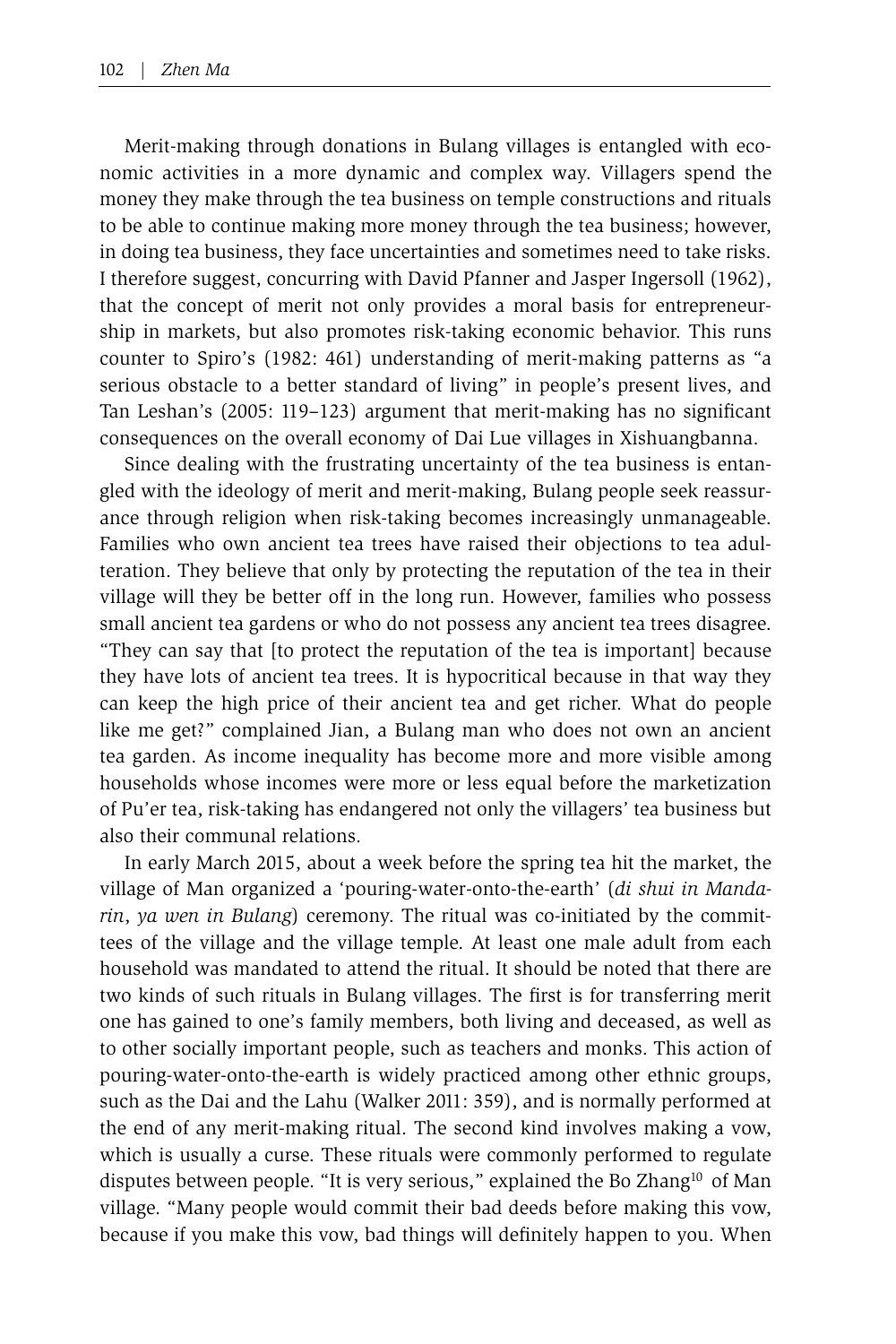we pour water onto the earth, it is a powerful evidence of what you said and what you did."

The cursing ritual of pouring water had not been performed in over two decades, my interlocutors informed me. Monks do not want to perform this ritual because it is also inauspicious for them. Even if it involves people who did bad things and lied in front of Buddha, it is still not good for the monks if terrible things happen to these people or their family members. However, this ritual was reinvented and performed in the village of Man. The main procedure of the ritual took place as follows. All the ritual attendees first worshiped the three treasures of Buddha, Dharma, and Sangha. Then the abbot chanted Buddhist sutra for approximately half an hour. During the chanting, donations were collected among all the attendees by passing a small basin. Before the end of the chanting, the abbot held a bowl of water in his left hand and a bunch of branches in his right hand, and shook water onto all the participants. After sitting back down in front of the lay people, he chanted: "Today you come to pour water on the earth. All of you must ensure that you will not mix any terrace of other villages or our own village into the ancient tea of our village. If you do, you will get sick and your whole family will not have peace. A vow in front of Buddha should be remembered. You cannot break this vow because today you have made it in front of Buddha." At the same time, all the participants poured water onto the earth (they now pour water into a small basin because the temple hall's floor has been tiled).

Amid the lucrative but highly unregulated development of the Pu'er tea market, the economic behavior of Bulang people is more closely correlated with religious practices. Religious beliefs not only allow villagers to gain a sense of control, but also manage the moral standing of the whole community. The ritual of pouring water was initiated when several young tea businessmen bought much cheaper tea from nearby villages and sold it as the ancient tea of Man village. While mixing a small portion of terrace tea into ancient tea of their own village is considered manageable risk-taking, the effect of mixing other villages' tea is incalculable and thus needs moral regulation. The reinvention and performance of the ritual shows that while religious values regulate market actions and reinforce communal relations, religious activities have also been reshaped by the market.

# **Conclusion**

The expansion of the Pu'er tea market has transformed many upland villages from geographically isolated and impoverished places into areas of rapid growth, dramatically changing their livelihood and economic conditions in less than two decades. However, a dearth of reliable knowledge about the lucrative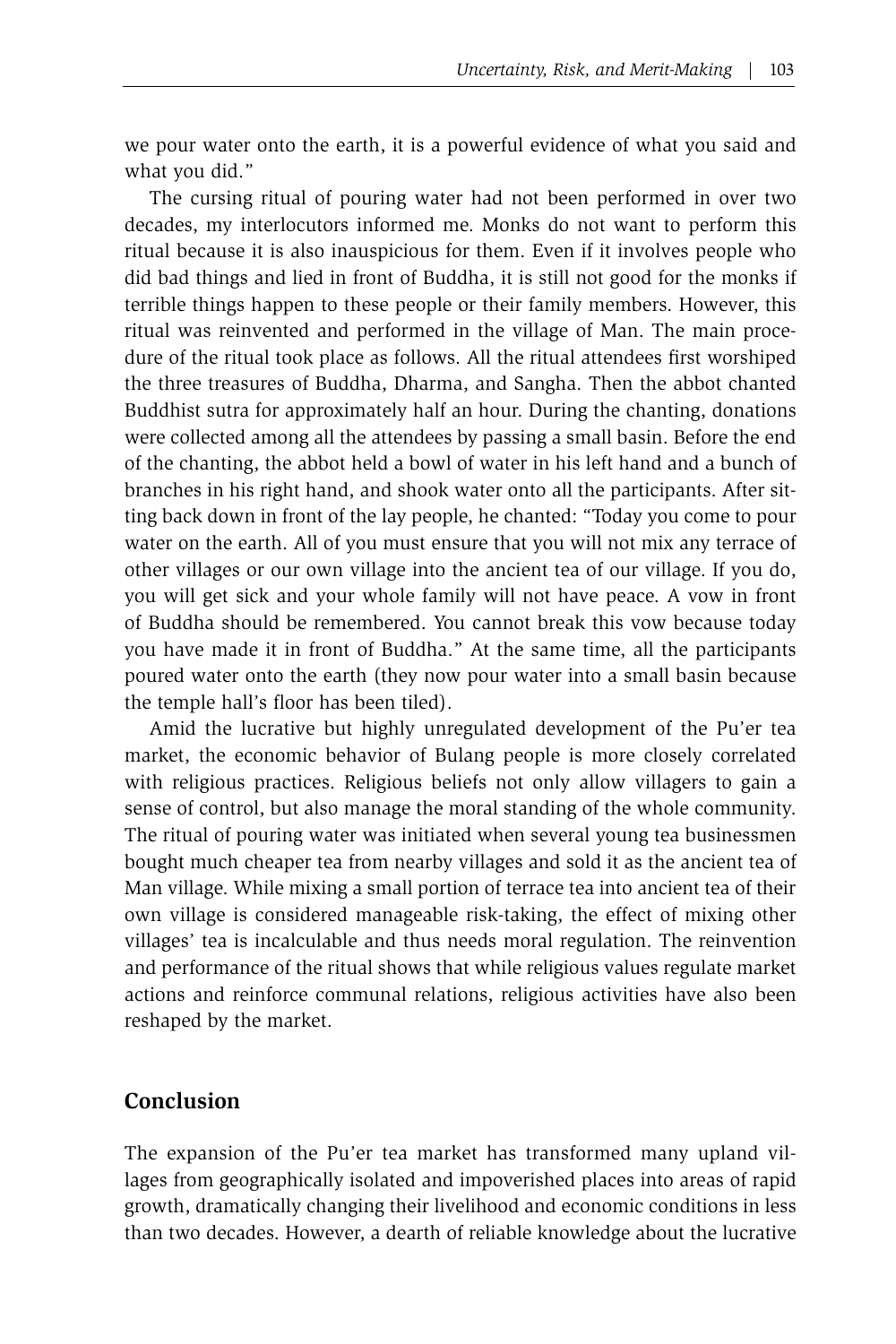yet erratic tea market, on which villagers rely completely, has made dealing with uncertainty and taking risks part of the daily life of both individuals and communities. In the case of the Bulang, the uncertainty of the market is interpreted through the Buddhist ideology of karma and merit—making merit and seeking blessing are metaphysically effective ways for Bulang people to deal with the anxiety caused by the market. Risk-taking as part of market behavior is carefully calculated. However, when risk-taking is out of the control of the villagers, religious rituals such as pouring water regulate market behaviors.

Shen Haimei (2013) demonstrates that the worship of guardian spirits provides genuine ways of mitigating high risks at a practical level in a Dai community in Xishuangbanna, and it is now part of the community's particular encounter with modernity. From the cases of the Bulang and the Dai, we can see clearly that the dramatic economic transformation in Xishuangbanna deeply intertwines with local people's religious practices. Although modernity provides the larger social context for the Bulang people's engagement in the Pu'er tea business, it is their religious beliefs and practices that provide them with clear interpretations of, and intrinsic motivations for, their economic actions.

In Bulang communities, charismatic power is closely interwoven with commercial activities. Under the concept of 'one could gain more by donating more', capital is in this sense a measure of spirituality. The links between merit-making and commercial activities in Bulang society do not directly turn Theravada Buddhism into a 'prosperity religion' (Jackson 1999). However, it is primarily Theravada Buddhism and its ideology that culturally situate the market and money in this society, especially if we understand that "the experience of merit and merit-making [is] a material exchange process, at the heart of which [is] the practice of seeking, attaining, and accumulating this-worldly benefits" (Walsh 2007: 361). Conversely, the market economy has also changed the way Bulang people think about merit and making merit. The act of giving, which is always related to money, has overshadowed acts of holding precepts and meditation and has become the most important and prevalent way of making merit.

The entanglement of a precarious economy and religious practices in the Bulang community reflects how marginalized ethnic groups interpret and experience rapid marketization at both psychological and social levels, as well as the consequences of this marketization. As we have seen, Bulang individuals and families creatively deal with the uncertainties and risks of the tea economy. For example, they learn to sense the taste of Pu'er tea and try all possible ways to build long-term business relationships with tea businesspeople and middlemen outside of their village (Ma 2021). In combination with these practical skills required in the tea market, long-standing practices of merit-making and local ritual have helped the Bulang to rise to the perennial challenges of risks and uncertainty. This provides an important analytical perspective on the complex relationship between religious practice and the pursuit of wealth. The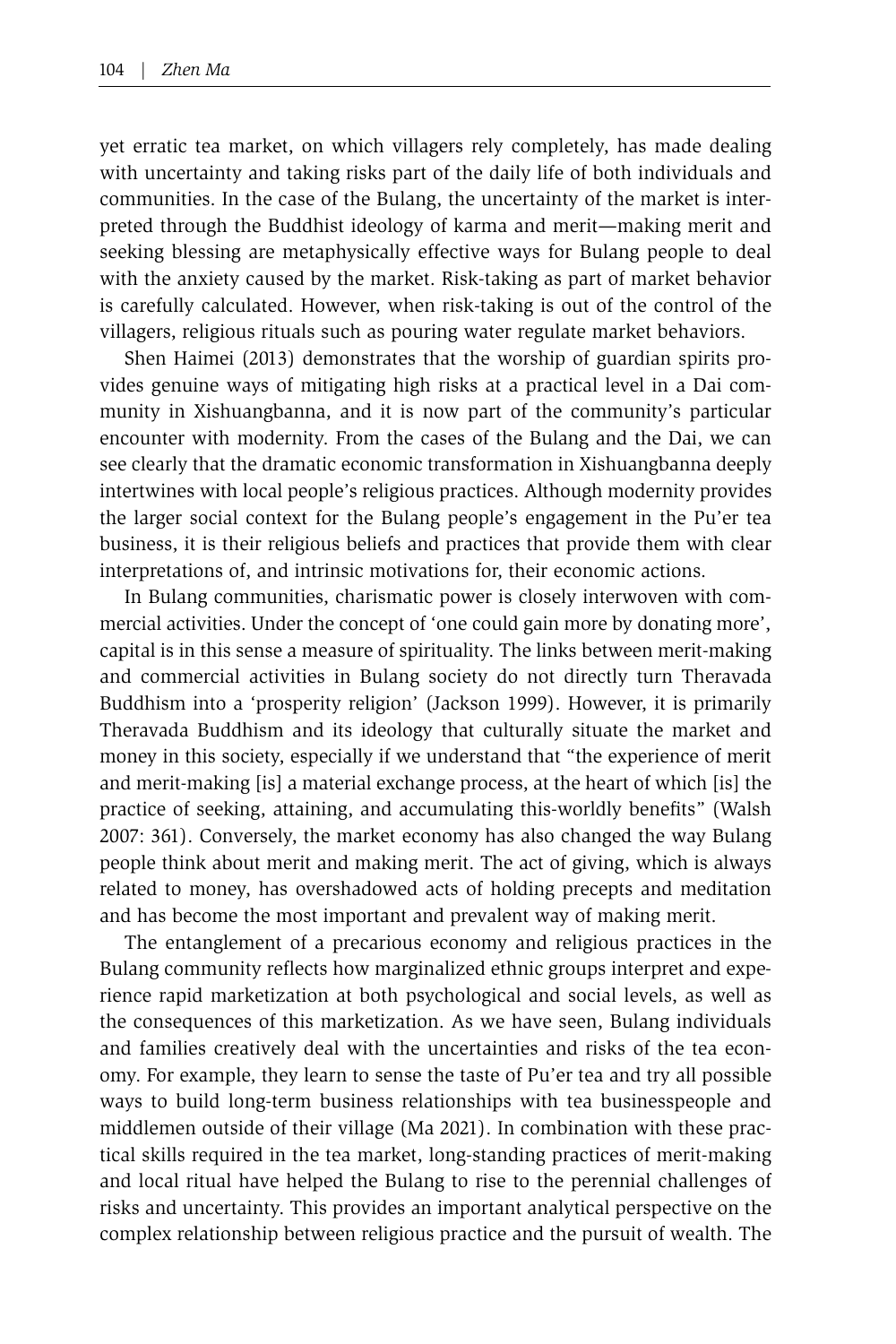experiences of an uncertain and risky economy are not unique to this Bulang community; they are shared in villages across China and Southeast Asia as local economies face enormous uncertainties and risks. Religion remains central to the ways in which these people understand and experience the challenges of the market economy.

## **Acknowledgments**

I am grateful to Patrice Ladwig, Peter van der Veer, Susan K. McCarthy, Fenggang Yang, and Vala Carsten for their insightful comments and useful discussions, which helped shape an early version of this article. Special thanks go to Hans Steinmüller and Raviv Litman, whose constructive feedback aided in later revisions. I would also like to thank Stevan Harrell, who waived his anonymity, and another reviewer, both of whom provided engaging comments that helped to improve this article. Finally, I would like to acknowledge my Bulang interlocutors in Xishuangbanna for their hospitality and for graciously spending time with me.

**Zhen Ma** recently completed her postdoctorate position at the Max Planck Institute for the Study of Religious and Ethnic Diversity. Her research focuses on the marketization of Pu'er tea and its economic, religious, and environmental significance among the ethnic Bulang and Dai in China's southwestern Yunnan province. Her current project concerns transnational religious interactions between China and the Upper Mekong region. In addition to her academic writing, with publications appearing in the *Asia Pacific Journal of Anthropology* and *China: An International Journal*, she is also a filmmaker working on documentaries about tea culture and Theravada Buddhism. E-mail: mazhen06@hotmail.com

## **Notes**

- 1. As did the rest of China, Bulang communities in Xishuangbanna experienced the collectivization and Great Leap Forward in the 1950s, and the Reform and Opening in the early 1980s. According to my interviewees, their economic condition did not change significantly all through these political changes, since they remained in dire poverty.
- 2. It is worth noting that in Buddhist doctrine the purity of intentions is more important than the donation amount and determines the merit derived. However, in the minds of lay Bulang, the accumulation of merit depends more on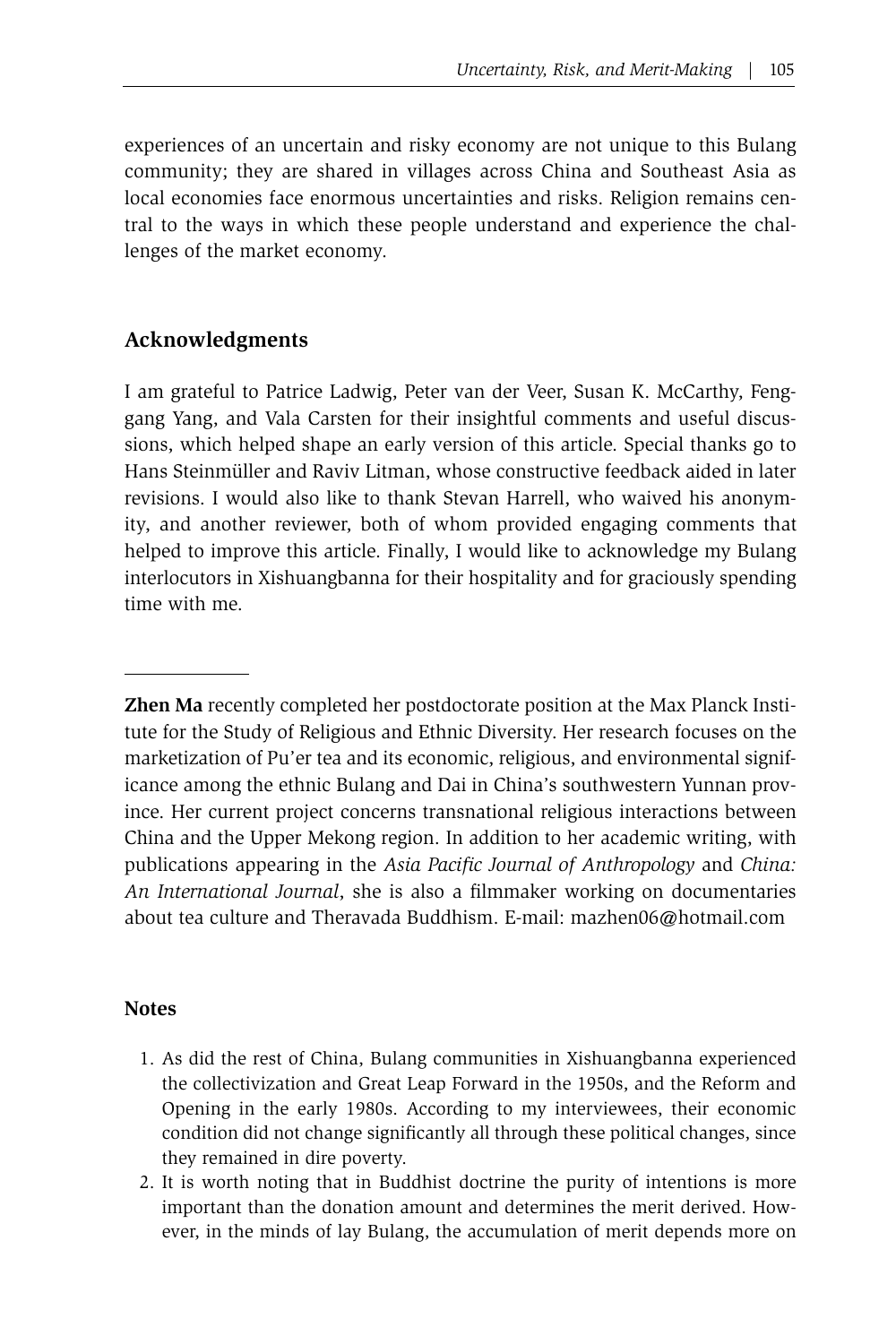how much and on which occasions one donates. Donations made on ritual occasions gain more merit than casual or everyday donations. Only very senior monks who are familiar with Buddhist doctrine emphasize intentions, meditations, and holding precepts. However, in practice they also donate as much money as they can to gain more merit. In addition, Bulang people generally believe that anyone who is willing to donate has good intentions. Therefore, the amount of merit one gains depends mostly on the amount given.

- 3. Statistics from the Sixth Population Census conducted in 2010. See http:// www.stats.gov.cn/tjsj/pcsj/rkpc/6rp/indexch.htm.
- 4. The names of individuals and the village where most of the ethnography was collected are pseudonyms. Unless otherwise indicated, translations of dialogue and texts are my own.
- 5. Although the cause of this bubble is not entirely clear, many tea traders blame speculation. When the price of Pu'er tea reached an absurdly high level, buyers unloaded their stocks and disappeared. More than half of Pu'er tea traders who purchased the tea in the spring of 2007, at a very high price, went bankrupt when they were forced to sell it at a much lower price.
- 6. The price of Pu'er tea is very much village based. However, the price of Pu'er tea in one village varies greatly from season to season. Usually, the price of tea harvested in spring is the highest, followed by the tea harvested in autumn. Locally known as *gu hua cha*, which means 'rice-bloom-tea', the latter is harvested when rice is blooming in Xishuangbanna. Tea harvested during the rainy season from June to September (known as *yu shui cha,* or rainwater tea) is considered the worst and is thus the cheapest.
- 7. The Bulang word for merit comes from the Dai language and is pronounced *wen* or *bon*, which is a loanword from the Pali *puñña* (merit). Bulang and Dai people also refer to merit as *nawen*/*nabon*—*na* means 'field' and *nawen/ nabon* means 'field of merit'.
- 8. This is the lowest estimate of the total donations of every household. Many people had lost track of the amount of money they had given for construction costs. Most of them only remember the apportioned amounts and larger sums of money they gave or spent.
- 9. The official grade of tea quality in Bulang Mountain consisted of seven levels during the unified purchasing period from the early 1980s to the late 1990s. Almost all the Pu'er tea that is now extremely expensive was considered to be low quality before the early 2000s, as it did not fit into the national standard of high-quality tea—that is, green, fresh, and with small leaves.
- 10. Bozhang is a Bulang and Dai Lue term in Xishuangbanna for a religious leader among the laypeople. A Bozhang must be selected from among the disrobed monks and be familiar with all the complexities of local ritual procedures. In each Bulang and Dai Lue village, a Bozhang plays multiple roles, including but not limited to a temple manager, mediator between monks and laypeople, and ritual specialist.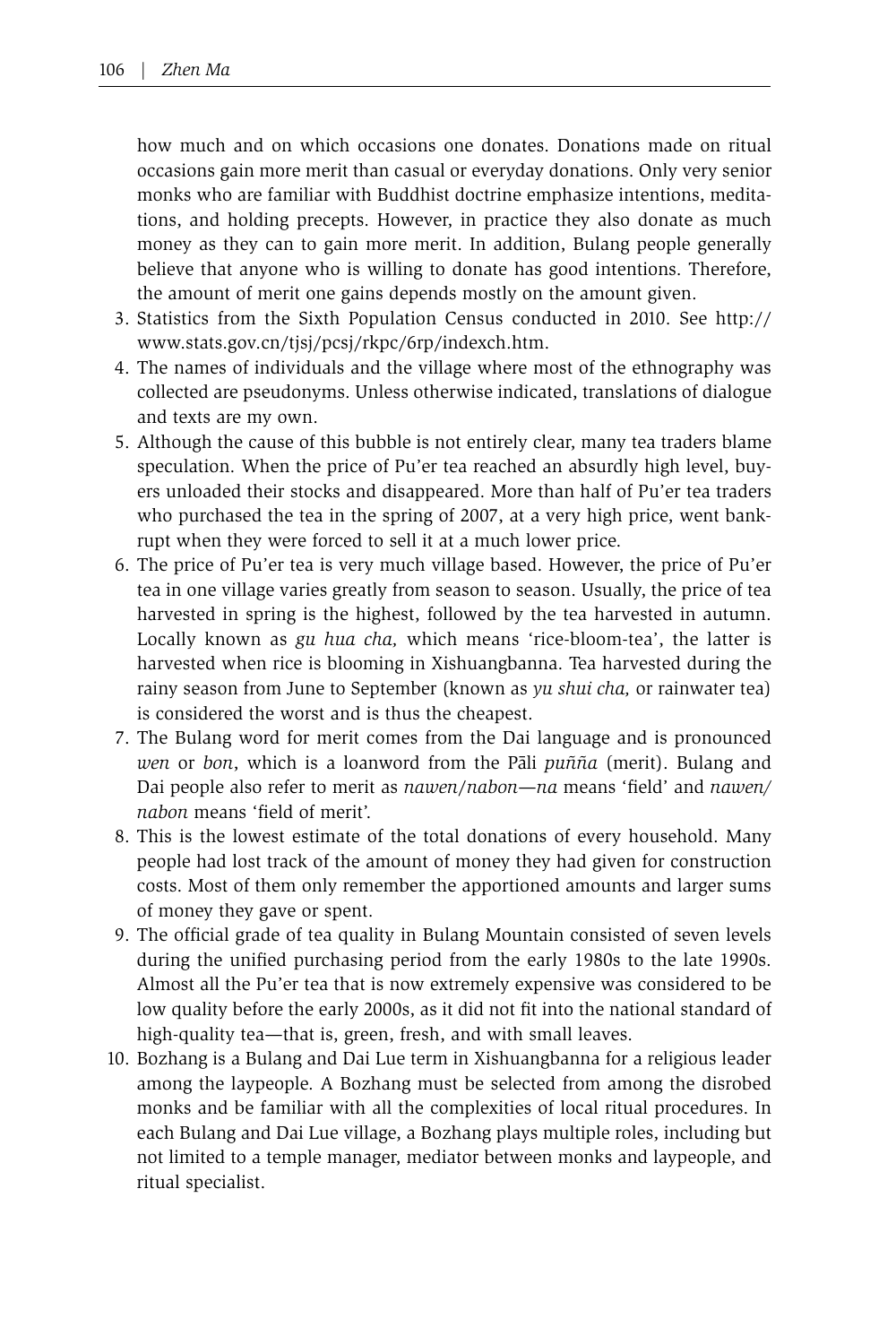#### **References**

- Appadurai, Arjun. 2013. *The Future as Cultural Fact: Essays on the Global Condition*. London: Verso.
- Bastide, Loïs. 2015. "Faith and Uncertainty: Migrants' Journeys between Indonesia, Malaysia and Singapore." *Health, Risk & Society* 17 (3–4): 226–245. https:// doi.org/10.1080/13698575.2015.1071786.
- Beck, Ulrich. 1992. *Risk Society: Towards a New Modernity*. Trans. Mark Ritter. London: Sage.
- Borchert, Thomas A. 2017. *Educating Monks: Minority Buddhism on China's Southwest Border*. Honolulu: University of Hawai'i Press.
- Brouwer, Maria T. 2002. "Weber, Schumpeter and Knight on Entrepreneurship and Economic Development." *Journal of Evolutionary Economics* 12: 83–105. https://doi.org/10.1007/s00191-002-0104-1.
- Brown, Patrick. 2015. "Theorising Uncertainty and Risk across Different Modernities: Considering Insights from 'Non-North-Western' Studies." *Health, Risk & Society* 17 (3–4): 185–195. https://doi.org/10.1080/13698575.2015.1077207.
- Bulang Zu Jian Shi Bian Ji Zu, eds. 1984. *Bulang zu jian shi* [A brief history of the Bulang]. Kunming: Yunnan People's Publishing House.
- Buyandelgeriyn, Manduhai. 2007. "Dealing with Uncertainty: Shamans, Marginal Capitalism, and the Remaking of History in Postsocialist Mongolia." *American Ethnologist* 34 (1): 127–147. https://doi.org/10.1525/ae.2007.34.1.127.
- Fisher, Gareth. 2008. "The Spiritual Land Rush: Merit and Morality in New Chinese Buddhist Temple Construction." *Journal of Asian Studies* 67 (1): 143–170. https://doi.org/10.1017/S0021911808000053.
- Giddens, Anthony. 1990. *The Consequences of Modernity*. Stanford, CA: Stanford University Press.
- Hung, Po-Yi. 2013. "Tea Forest in the Making: Tea Production and the Ambiguity of Modernity on China's Southwest Frontier." *Geoforum* 47: 178–188. https:// doi.org/10.1016/j.geoforum.2013.01.007.
- Hung, Po-Yi. 2015. *Tea Production, Land Use Politics, and Ethnic Minorities: Struggling over Dilemmas in China's Southwest Frontier*. New York: Palgrave Macmillan.
- Jackson, Peter A. 1999. "Royal Spirits, Chinese Gods, and Magic Monks: Thailand's Boom-Time Religions of Prosperity." *South East Asia Research* 7 (3): 245–320. https://doi.org/10.1177/0967828X9900700302.
- Kammerer, Cornelia Ann, and Nicola Tannenbaum, eds. 1996. *Merit and Blessing in Mainland Southeast Asia in Comparative Perspective*. New Haven, CT: Yale University Southeast Asia Studies.
- Kaufman, Howard Keva. 1977. *Bangkhuad: A Community Study in Thailand*. Rutland, VT: C. E. Tuttle.
- Keyes, Charles F. 1973. "The Power of Merit." In *Visakha Puja B.E. 2516*, 95–102. Bangkok: Buddist Association of Thailand.
- Keyes, Charles F. 1983. "Economic Action and Buddhist Morality in a Thai Village." *Journal of Asian Studies* 42 (4): 851–868.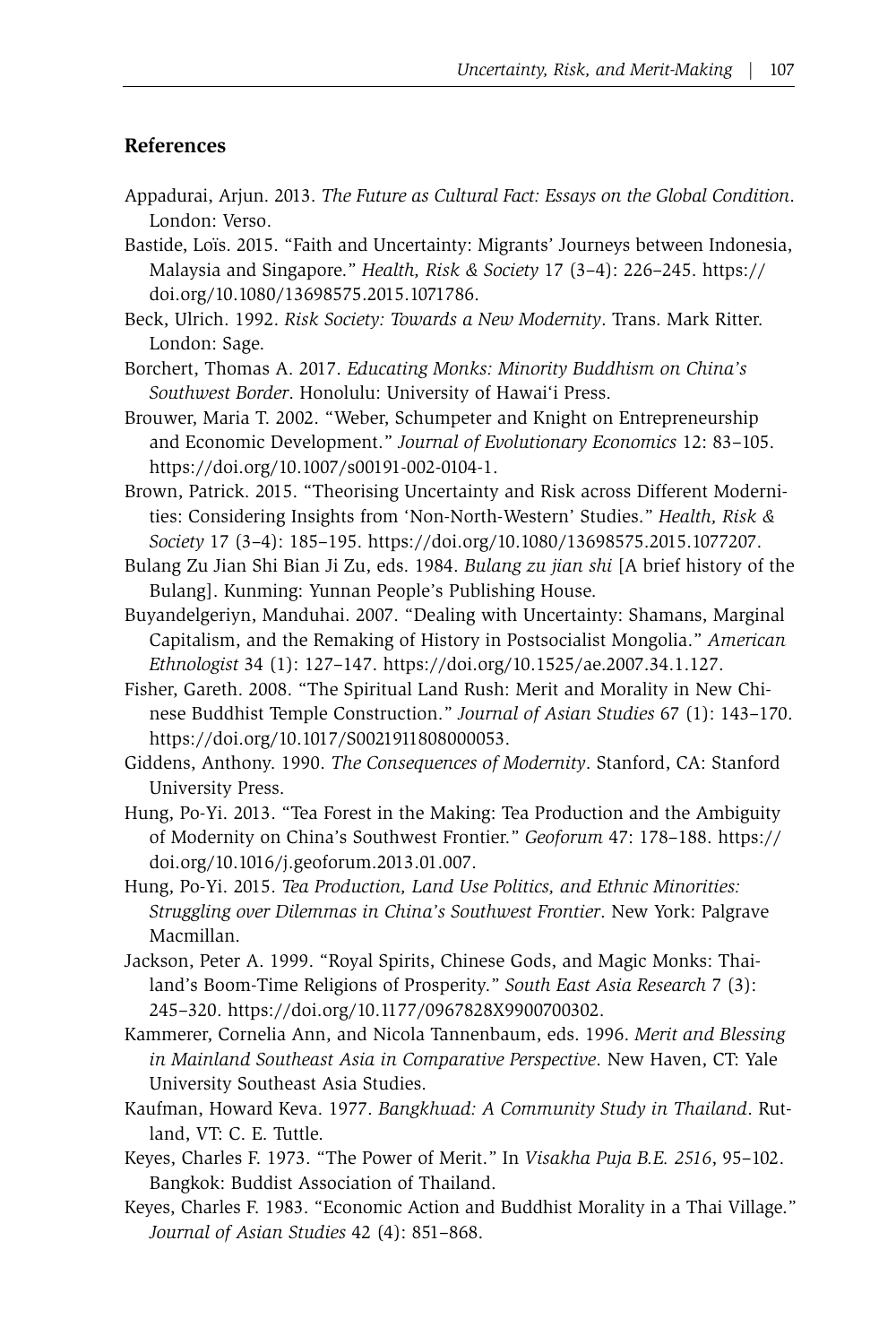Knight, Frank H. (1921) 2006. *Risk, Uncertainty and Profit*. Mineola, NY: Dover.

- Kyaw, Phyo Pyi. 2017. "In the Midst of Imperfections: Burmese Buddhists and Business Ethics." *Journal of Buddhist Ethics* 24: 287–339.
- Laidlaw, James. 2000. "A Free Gift Makes No Friends." *Journal of the Royal Anthropological Institute* 6 (4): 617–634. https://www.jstor.org/stable/2661033.
- Leach, E. R. 1960. "The Frontiers of 'Burma.'" *Comparative Studies in Society and History* 3 (1): 49–68.
- Li, Daoyong, Nie Xizhen, and Qiu Efeng, eds. 1986. *Zhong Guo Shao Shu Min Zu Yu Yan Cong Shu: Bulang Yu* [Book series of Chinese ethnic minorities' languages: Bulang language]. Beijing: Ethnic Publishing House.
- Liu, Tzu-kai. 2015. "The Practice of Deference and Its Politics: Theravada Buddhist Beliefs and Hierarchical Dynamism in China's Southwest Border Areas." *Taiwan Journal of Anthropology* 13 (2): 67–100.
- Ma, Zhen. 2018. "Sensorial Place-Making in Ethnic Minority Areas: The Consumption of Forest Puer Tea in Contemporary China." *Asia Pacific Journal of Anthropology* 19 (4): 316–332. https://doi.org/10.1080/14442213.2018.1486453.
- Ma, Zhen. 2021. "Encounters in Zomia: Dynamics of Ethnic Relations in the Pu'er Tea Trade in Southern Yunnan, China." *China: An International Journal* 19 (1): 137–157.
- Nash, Manning. 1965. *The Golden Road to Modernity: Village Life in Contemporary Burma*. New York: John Wiley & Sons.
- O'Connor, Richard A. 1986. "Merit and the Market: Thai Symbolizations of Self-Interest." *Journal of the Siam Society* 74: 62–82.
- Parry, Jonathan. 1986. "*The Gift*, the Indian Gift and the 'Indian Gift.'" *Man* (n.s.) 21 (3): 453–473. https://doi.org/10.2307/2803096.
- Pfanner, David E., and Jasper Ingersoll. 1962. "Theravada Buddhism and Village Economic Behavior: A Burmese and Thai Comparison." *Journal of Asian Studies* 21 (3): 341–361. https://doi.org/10.2307/2050678.
- Scott, James C. 2009. *The Art of Not Being Governed: An Anarchist History of Upland Southeast Asia*. New Haven, CT: Yale University Press.
- Shen, Haimei. 2013. "Risk Society, the Predicaments of Folk Religion and Experience of Modernity: The Guardian Spirits in the Mandi Dailue Ethnic Society of Xishuangbanna." *China: An International Journal* 11 (2): 42–57.
- Sihlé, Nicolas. 2015. "Towards a Comparative Anthropology of the Buddhist Gift (and Other Transfers)." *Religious Compass* 9 (11): 352–385. https://doi. org/10.1111/rec3.12185.
- Sihlé, Nicolas, and Patrice Ladwig. 2017. "Introduction: Legacies, Trajectories, and Comparison in the Anthropology of Buddhism." *Religion and Society: Advances in Research* 8: 109–128. https://doi.org/10.3167/arrs.2017.080107.
- Spiro, Melford E. 1966. "Buddhism and Economic Action in Burma." *American Anthropologist* 68 (5): 1163–1173.
- Spiro, Melford E. 1982. *Buddhism and Society: A Great Tradition and Its Burmese Vicissitudes*. 2nd ed. Berkeley: University of California Press.
- Sword-Daniels, Victoria, Christine Eriksen, Emma E. Hudson-Doyle, Ryan Alaniz, Carolina Adler, Todd Schenk, and Suzanne Vallance. 2018. "Embodied